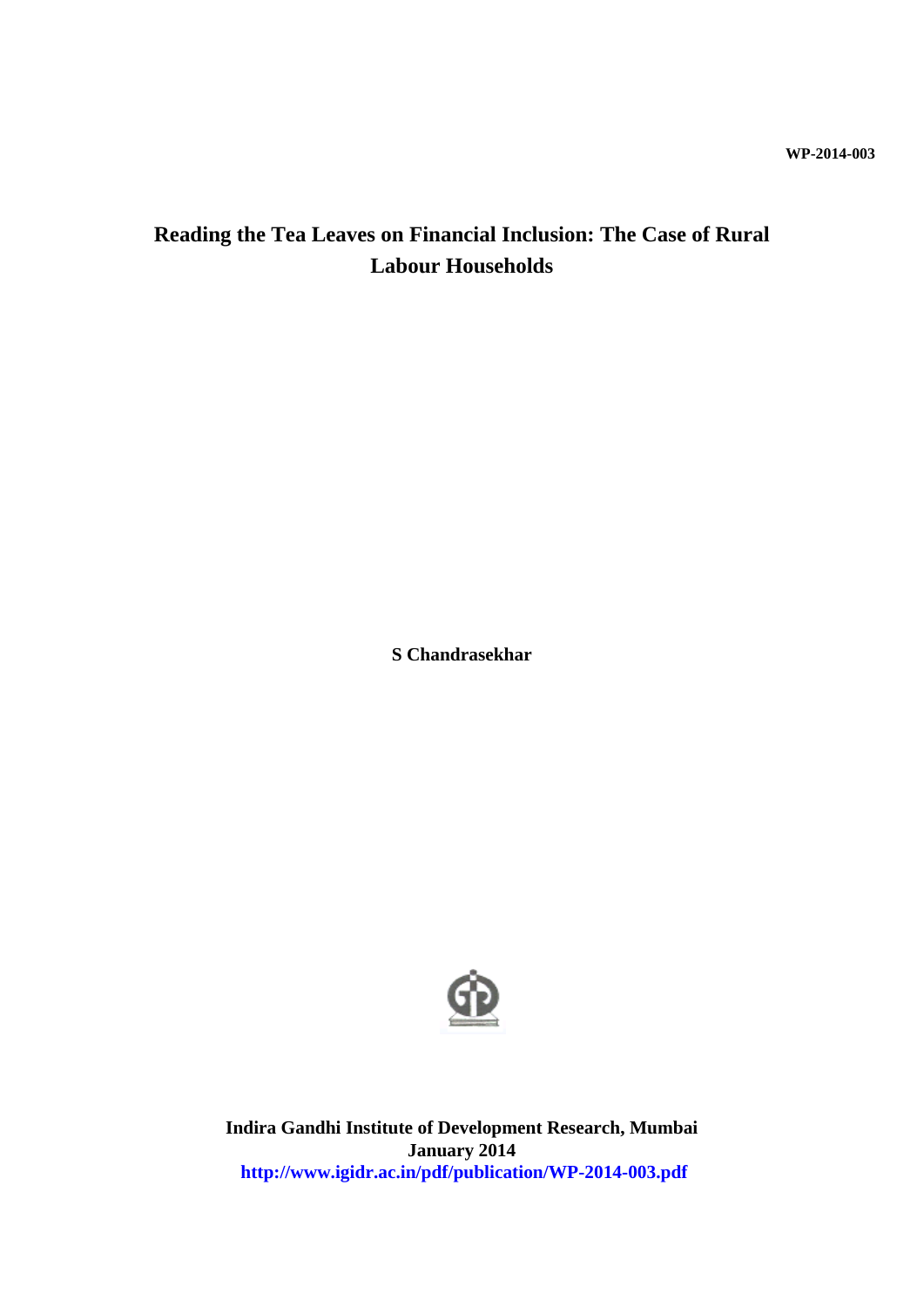# **Reading the Tea Leaves on Financial Inclusion: The Case of Rural Labour Households**

**S Chandrasekhar Indira Gandhi Institute of Development Research (IGIDR) General Arun Kumar Vaidya Marg Goregaon (E), Mumbai- 400065, INDIA Email (corresponding author):** chandra@igidr.ac.in

#### **Abstract**

*Understanding the extent of financial inclusion of rural labour households is important since in the intercensal period 2001-11, the proportion of agricultural labourers in the workforce increased by 3.5 percentage points. This paper examines progress in financial inclusion using information on indebtedness of rural labour households collected by NSSO as part survey of employment and unemployment conducted in 2004-05 and 2009-10. It is estimated that 22.3 million out of the nearly 66 million rural labour households report being in debt in 2009-10. The share of formal institutions in outstanding debt of rural labour households increased from 29 percent to 37 percent while the share of money lender decreased from 44 percent to 33 percent during this period. There has been a near doubling of loans sourced from cooperative societies and a 77 percent increase in loans sourced from banks. In contrast, outstanding debt on account of borrowing from money lender increased by a meagre 1.7 percent. One does not have a ready explanation for the miniscule growth in outstanding loans from money lenders. What is promising is that the reliance on institutional sources among rural labour households without cultivable land increased from 20.6 percent to 26 percent. The aggregate picture however masks large variations across the states of India and one does not observe any structural change in geographical distribution of flow of credit and share of outstanding advances to the landless.* 

### **Keywords: Financial Inclusion, Rural Labour Household, Formal Credit Markets**

## **JEL Code: G21, O16, O17**

#### **Acknowledgements:**

I am indebted to Nirupam Mehrotra for his valuable insights and extensive discussions on the issue of financial inclusion. I am grateful to S Mahendra Dev, Sripad Motiram, Andaleeb Rahman for their detailed comments on an earlier draft of this paper. This paper is written as part of the initiative to Strengthen and Harmonize Research and Action on Migration in the Indian Context. The initiative is supported by Sir Dorabji Tata Trust and Allied Trusts. It is anchored by IGIDR and is in collaboration with CPR, NIUA, IRIS-KF and the Migration Program Partners of Tata Trust.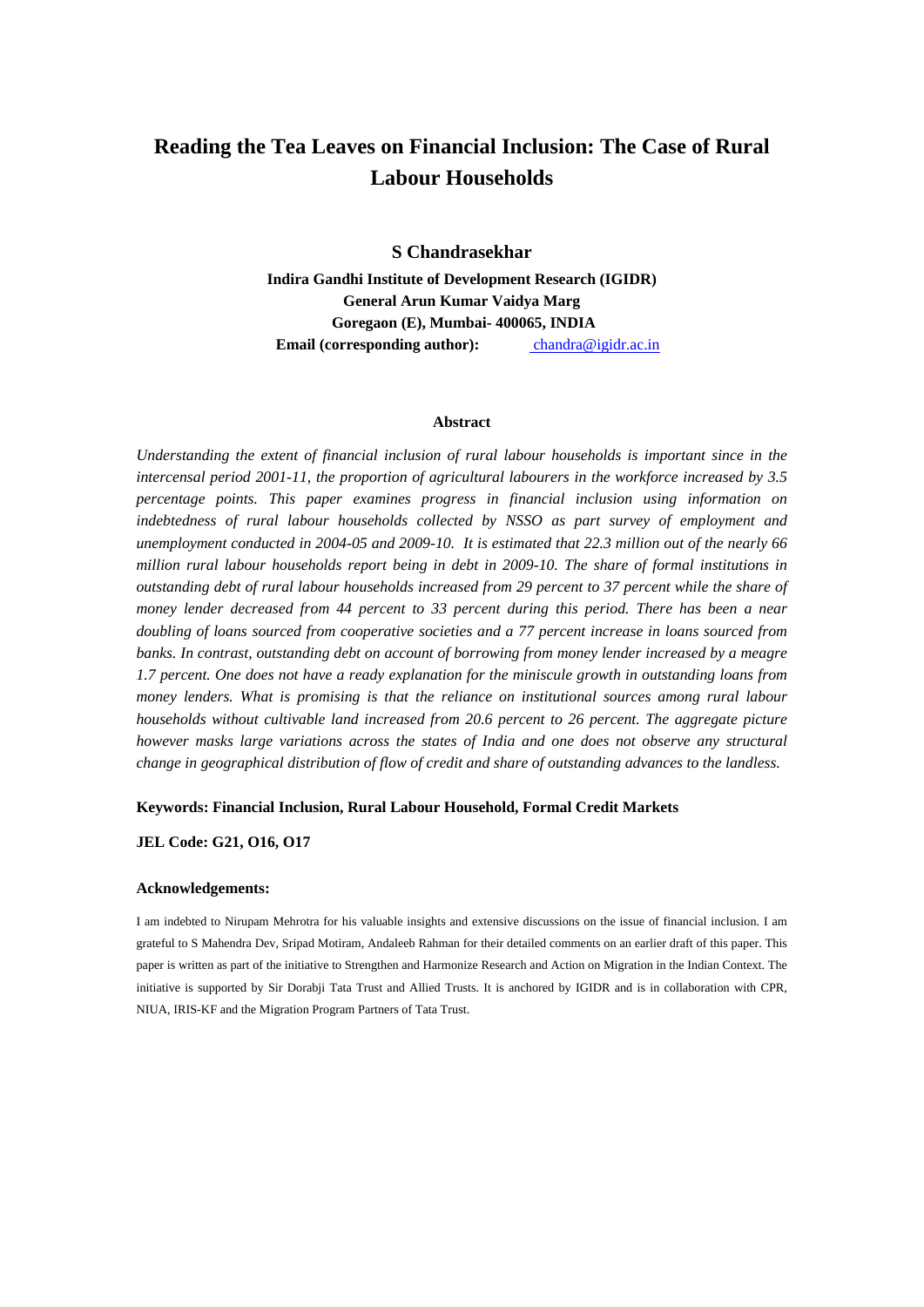#### **Reading the Tea Leaves on Financial Inclusion: The Case of Rural Labour Households**

**Introduction:** In the last few years, a plethora of measures have been announced and ushered in to promote financial inclusion, i.e. improving access to finance from formal institutions in rural India. The National Rural Financial Inclusion Plan laid out the road map in this regard. One would need to wait till the next round of All India Debt and Investment and Survey (AIDIS) and Situation Assessment Survey of Farmers (SAS) is completed in 2013 and data are made available before we can understand whether measures to promote financial inclusion are paying off.

In the meanwhile, this paper sheds light on the issue of how far supply side measures have succeeded in reaching the financially excluded by examining the source of borrowing of rural labour households (i.e. households who are classified as agricultural labour or other labour). The focus of this paper is on access to finance from formal institutional sources by analysing information on source of borrowing of rural labour household collected as part of National Sample Survey Organisation's (NSSO) two recent surveys on employment and unemployment conducted in 2004-05 and 2009-10. Rural labour households are a particularly vulnerable and marginalised group since the incidence of poverty among these groups is the highest. Hence, is not surprising that Kamath et.al (2010) based on their analysis of AIDIS 2003 data for 14 major states established that rural labour households are less likely to borrow from institutional sources. It is precisely for this reason, that the extent of increase in formal sources of borrowing for these households captures progress in financial inclusion. Another reason we need to focus on rural labour households is because of the changing occupation structure in rural India. Over the intercensal period 2001-11, the proportion of cultivators in the workforce declined by 7.1 percentage points: from 31.7 percent to 24.6 percent. The proportion of agricultural labourers increased from 26.5 percent to 30 percent. The proportion of household workers declined by 0.4 percentage points while other workers increased by 4 percentage points. Many of the migrants are from rural labour households and the financial inclusion of migrant workers has not been given adequate attention.

So, what is the evidence? In terms of the size, in 2009-10, the total outstanding borrowing by rural labour households stood at Rs 36,372 crores. The quantum of borrowings by rural labour households from the different sources is as follows: Rs 13,311 crores from formal institutions, Rs 12,026 crores from money lenders, and Rs 11,035 crores from other non-institutional sources (Table 1). An aggregate measure of progress in financial inclusion is whether the share of funds borrowed by rural labour households from formal institutions increased while the share of money lender declined. The share of formal institutions (government, banks, and cooperative societies) increased from 29 percent to 37 percent while the share of money lender decreased from 44 percent to 33 percent (Table 1).

It should also be noted that, if one used 1999-00 (1983) as the reference year, the share of funds borrowed by rural labour households from the money lender has not declined since in 1999-00 (1983) the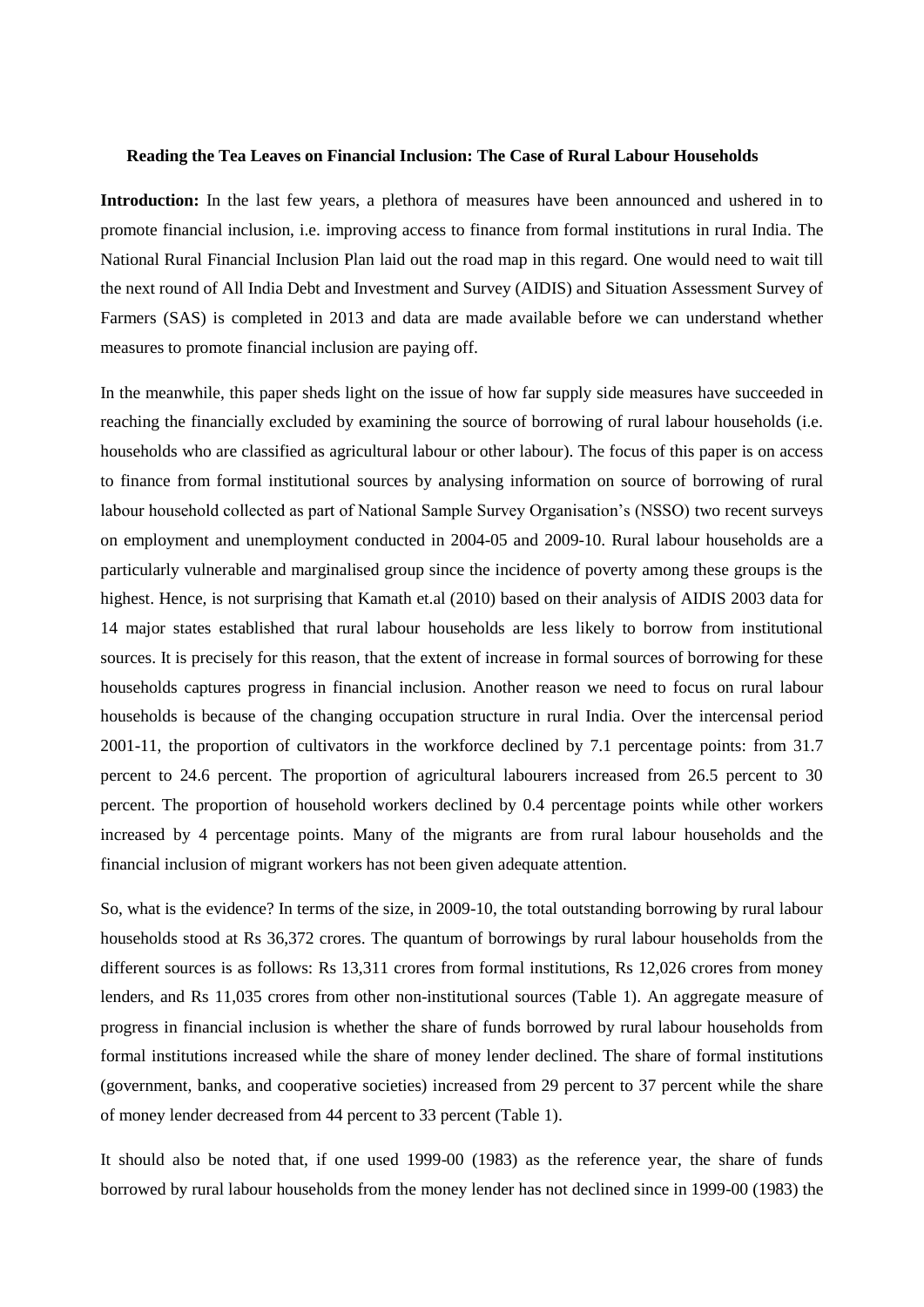share of the money lender was 31.7 (21.3) percent. Although there appears to be an improvement post 2004, viewed over the period beginning 1983, the formal sector has not been able to increase its share of credit to the rural labour household. This could be attributed to a host of reasons including dilution of norms for opening rural branches, closure of loss making rural branches etc. Summary statistics are available based on the Rural Labour Enquiry beginning with the survey conducted in 1963-65. It should be noted that 1983 marked the year when the share of money lender in outstanding debt was at its lowest. The increase in the share of the money lender in outstanding debt also brings to forth the viability of a policy of 'formalisation of informal debt'. The Expert Group on Agricultural Indebtedness had recommended a one-time measure where banks would provide long term loans to the farmers so that they can repay the money lender. It should also be noted that the increase in the quantum of funds borrowed from the money lender is only one aspect of the story. Among those rural household not in debt, we do not know which ones did not want to borrow and which ones could not borrow. In the absence of such data, one can only conjecture that the number of households desirous but unable to borrow has increased. This point is important from the lens of financial inclusion and is discussed later in this paper.

Plausible reasons for the decline in reliance on money lender since 2004-05 are the supply side initiatives including measures to strengthen the cooperative system<sup>1</sup>. While this decline is the good news, on the flip side a cause for concern is that the share of other non-institutional sources (i.e. other than money lender) increased by 3 percentage points from 27 percent to 30 percent between 2004-05 and 2009-10.

What is however promising is that the reliance on institutional sources among rural labour households without cultivable land, i.e. the landless, increased from 20.6 percent to 26 percent. Lack of collateral, in particular land, is a stumbling block in making credit accessible for large segments of the population who need it the most! Are these numbers suggestive that innovative mechanisms like joint liability groups to overcome the need for collateral are indeed working?

**Background:** The urgency to formulate policies aimed at improving financial inclusion, came to the forefront following the release of the numbers from the National Sample Survey Organisation's (NSSO) 59<sup>th</sup> round All India Debt and Investment and Survey (AIDIS) conducted in 2003. The findings from this survey indicated that the share of institutional credit agencies in the outstanding debt of the rural households, decreased over the period 1991 and 2002, from 64 percent to 57 per cent. The findings based on AIDIS data also established that the money lender was an important source of finance for rural households. This set the alarm bells ringing and many an explanation was offered to explain the increase in the share of the money lender. In its report, the Expert Group on Agricultural Indebtedness observed, "On the credit front, the functioning of the rural cooperative credit institutions has deteriorated in many parts of the country. The emphasis on economic efficiency has led to the neglect of social priorities in

 $<sup>1</sup>$  One important development was the submission of the report by the Task Force on Revival of Rural Cooperative Credit</sup> Institutions.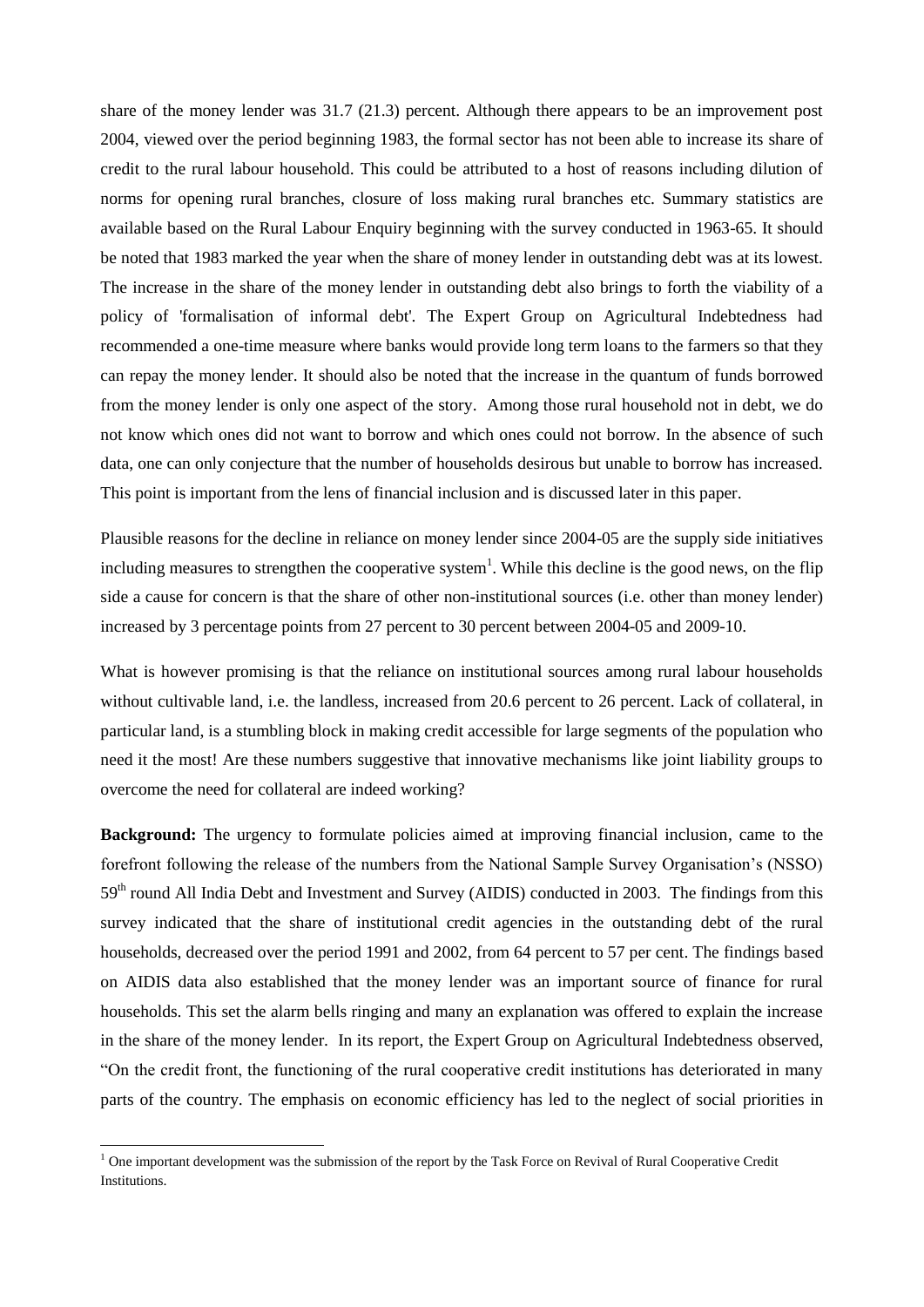lending by the commercial and regional rural banks. Targeted and priority lending are under pressure. The result is growing dependence on non-institutional sources of credit at very high rates of interest" (p 13 Government of India  $2007$ <sup>2</sup>. Dev (2006) highlighted the challenges in reducing reliance on noninstitutions sources and delivering credit from the formal sources to the poor farmer, non-farm enterprises and other vulnerable groups.

During the last decade, many parts of the country were witness to agrarian distress and this phenomenon was attributed to indebtedness of farm households to non-institutional sources of finance. Around this time the multilateral institutions including the World Bank began to recognise the importance of building an inclusive financial system and 2005 was declared as the International Year of Microcredit by the United Nations. These global winds of change did influence the Indian policy makers and the objective was to work towards making the banking system inclusive without compromising the profitability of banks. In the meanwhile the policy makers could see the importance of financial inclusion in promoting inclusive growth. Both the Government of India and Reserve Bank of India took a series of supply side measures to promote financial inclusion and increase the share of institutional sources in outstanding debt.

An important landmark was the setting up of the Rangarajan Committee on Financial Inclusion. The report laid out a National Rural Financial Inclusion Plan. However, the report that the committee submitted did not have state wise targets for non-cultivator households, a segment of population characterized by high level of poverty, lack of collateral and hence low levels of access to formal finance. In fact, in the chapter on Demand Side Causes and Solutions for Financial Inclusion, the committee recognises that '*mere supply side solutions from the financial sector will not work*'. There were valid concerns that supply side solutions might not work for a certain segment of the population, i.e. rural households without cultivable land.

There are 65.7 million rural labour households constituting 46 percent of households in rural India. Yet, in the context of their financial inclusion, beyond advocating the development of joint liability group model, the issue has not quite got the attention it merits. One recent reference to these households is in the report of the Working Group to Examine Procedures and Processes for Agricultural Loans set up by Reserve Bank of India which made the following observation. "*Landless labourers, share croppers and oral lessees form the lowest strata of the farming community. Unfortunately, their share in the bank credit is far from adequate. The main problem facing the above category of farmers is the lack of land documents or any other documents verifying their identity and status. As a result, by and large, they remain deprived of bank loan*". The Working Group recommended "*that the banks may consider extending credit to them based on the certificates provided by the local administration/Panchayati Raj Institutions regarding cultivation for a minimum period of three years and overall viability criteria*"

 $2$  The report also provides time trends in terms of source-wise institutional credit flow over the period 1975-76 to 2005-06.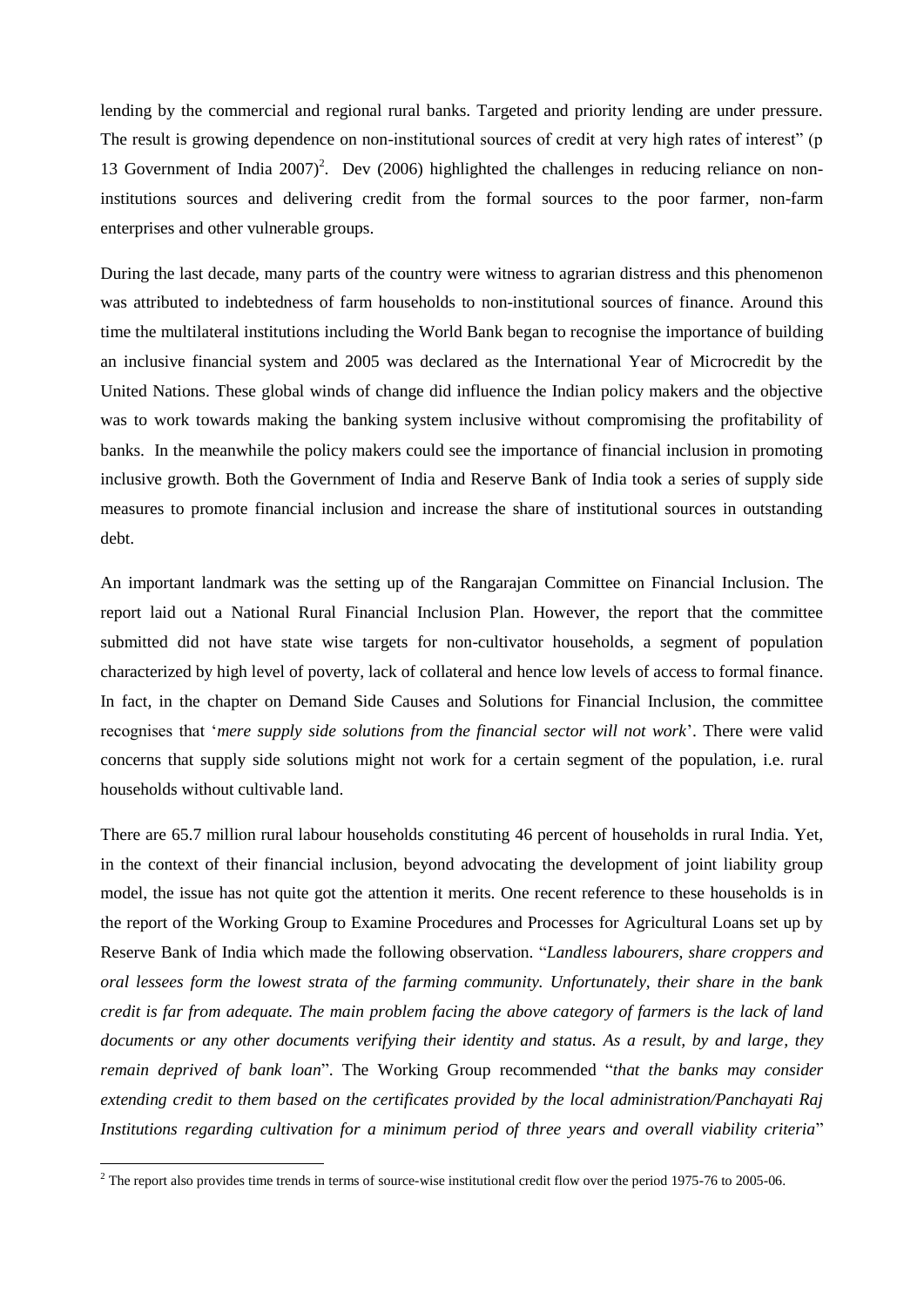(para 3.15 Reserve Bank of India 2007). However, the working group did not set any targets in this regard. We are not aware of any other recent working group or committee that explicitly focussed on flow of credit to rural labour households.

In a sense, what ever has been the progress in the context of rural labour households over the period 2004-05 and 2009-10 is possibly on account of overall emphasis on measures to promote financial inclusion rather than any specific measure of the government or the central bank.

**Data**: We use the NSSO's survey on employment and unemployment which has a section with information on indebtedness of rural labour households. All the estimates reported in this paper are based on analysis of the unit level data. The two most recent rounds were conducted in 2004-05 and 2009-10. As part of this survey, information is sought on the indebtedness - number of loans, nature of loans, source of loans, purpose of loan, and amount outstanding including interest as on the date of survey of rural labour household as on the date of survey. It is to be noted that borrowing from micro finance institutions is not listed as a category.

Who are rural labour households and why is their access to formal sources of borrowing (government, banks, and cooperative societies) important from the view point of financial inclusion? Rural labour households refer to households' who are classified as agricultural labour or other labour. For a household to be classified as 'agricultural labour' the share of income from working as an agricultural labourer must be 50 percent or more of its total income. Similarly a household is classified as 'other labour'. As part of the survey information is also sought on the extent of land cultivated<sup>3</sup> (including orchard and plantation) by rural labour households during July 2008-June 2009. This helps us identify households with and without cultivable land.

In 2009-10, the estimate of households based on their occupation type was as follows: 25.27 million selfemployed in non-agriculture, 41.7 million agricultural labour, 24.05 million other labour, 51.96 million self-employed in agriculture and 19.83 million other. These estimates are from the employment and unemployment survey and these are similar to those based on the survey of consumption expenditure.

In the sample we have information on 6,543 agricultural labour households and 10,215 households classified as other labour. Of these 4,204 agricultural labour households and 7,104 households classified as other labour report borrowing. Using the household weights, it is estimated that 22.3 million out of the nearly 66 million rural labour households report being in debt .

<sup>&</sup>lt;sup>3</sup> Land cultivated is defined as net sown area (areas sown with field crops and area under orchards and plantations counting an area only once in an agricultural year) during the agricultural year 2008-09, i.e., July 2008 to June 2009. Land cultivated (including orchard and plantation) during the agricultural year 2008-2009, i.e., July 2008 to June 2009 will be recorded against this item. Land cultivated may be from the land 'owned', 'land leased-in' or from 'land neither owned nor leased-in' (Source: Chapter 4, Instruction to Field Staff, 66<sup>th</sup> Round 2009-10, NSSO)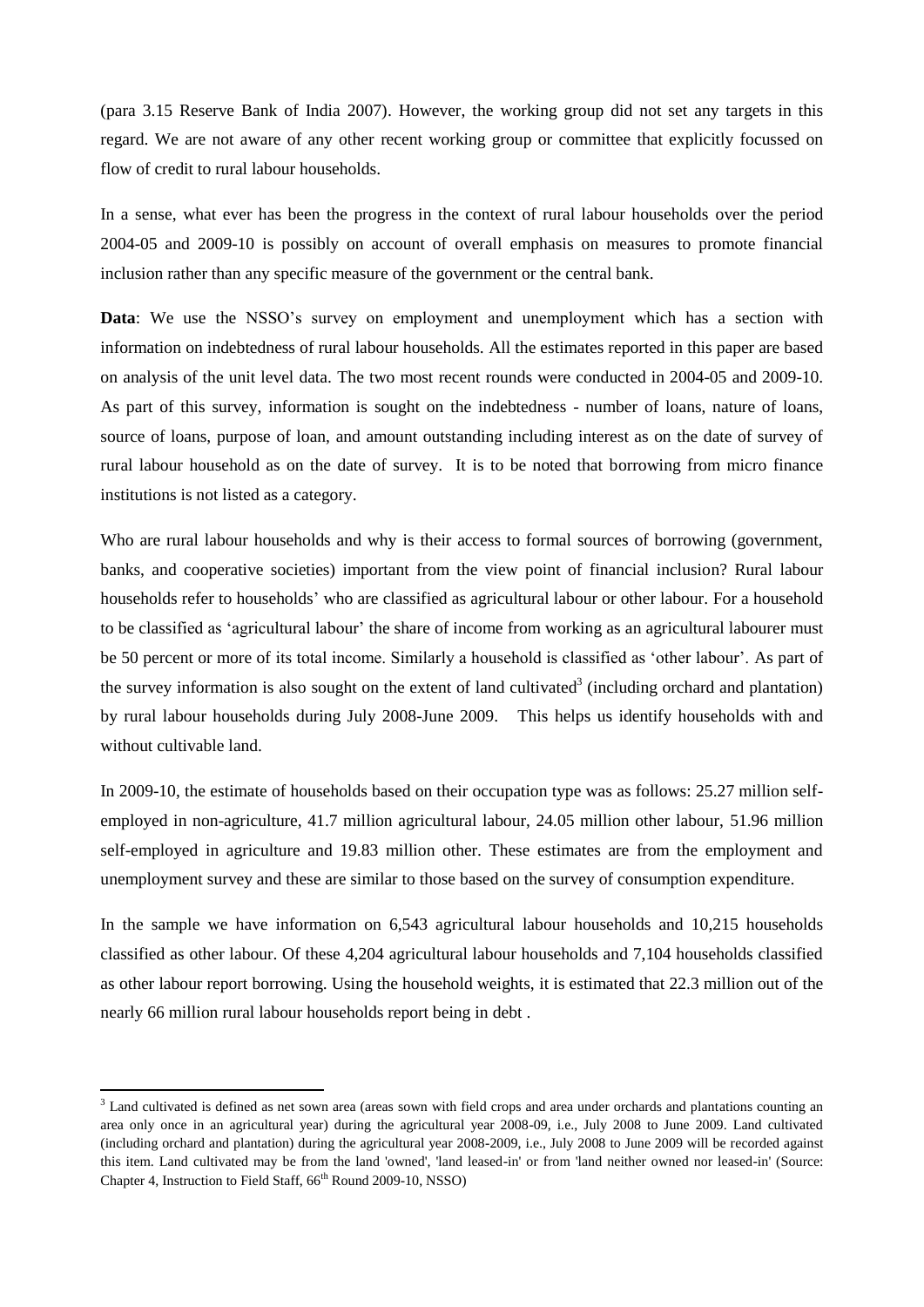It is an empirical fact that incidence of poverty is highest among rural labour households. We calculated the head count ratio of poverty from the survey of consumption expenditure and survey of employment and unemployment using the state specific poverty lines for 2009-10 (Government of India 2012). The official estimates are always based on the survey of consumption expenditure. Note, that whether we use data from the survey of consumption expenditure or the survey on employment and unemployment it is clear that the head count ratio of poverty in case of agricultural labour is over 50 percent and is equally high in case of households classified as other labour (Figure 1).

# - **Figure 1 here -**

The press note on poverty estimates for 2009-10 also points out that even in the agriculturally prosperous states of Haryana and Punjab, 55.9 percent and 35.6 percent of agricultural labourers respectively in these states are poor (Government of India 2012). Since poverty is indeed concentrated among rural labour households, their ability to save is limited. Furthermore, they do not have collateral and this constrains their ability to borrow. Given that the premise of measures aimed at financial inclusions is to facilitate non-collateralised lending, the success of these measures can be gauged by the progress in terms of the ability of the nearly 66 million rural labour households to access finance from formal sources.

**The Aggregate Picture:** The total outstanding borrowing by rural labour households increased from Rs 26,735 crores in 2004-05 to Rs 36,372 crores in 2009-10, i.e. an increase of 36 percent over this five year period (Table 1).

## - **Table 1 here -**

The average debt per rural labour household increased from Rs 4852 to Rs 5533 over this period while the average debt per indebted rural labour household increased from Rs 10259 to Rs 16314 (Table 2).

# - **Table 2 here -**

The proportion of indebted rural labour households has declined from 47.3 percent in 2004-05 to 33.9 percent in 2009-10. Does this mean that financial exclusion has increased? Outstanding number of accounts can decline in three situations – first, if there is a debt waiver programme, second, if recovery improves because households want to relinquish their debt, third households decide not to borrow (short term loans in particular) because it was a drought year. While the decline in the proportion of rural indebted households is a cause of concern, for reasons mentioned above not much can be read into the extent of financial exclusion.

Given that NSSO does not ask questions on whether the households sought to borrow and reasons why it did not succeed in borrowing, we cannot offer any explanation for the decline in the proportion of indebted rural labour households. Nor is there information in the data set that would help understand why the size of outstanding debt declined in some of the major states, viz. Bihar, Jharkhand, Chattisgarh and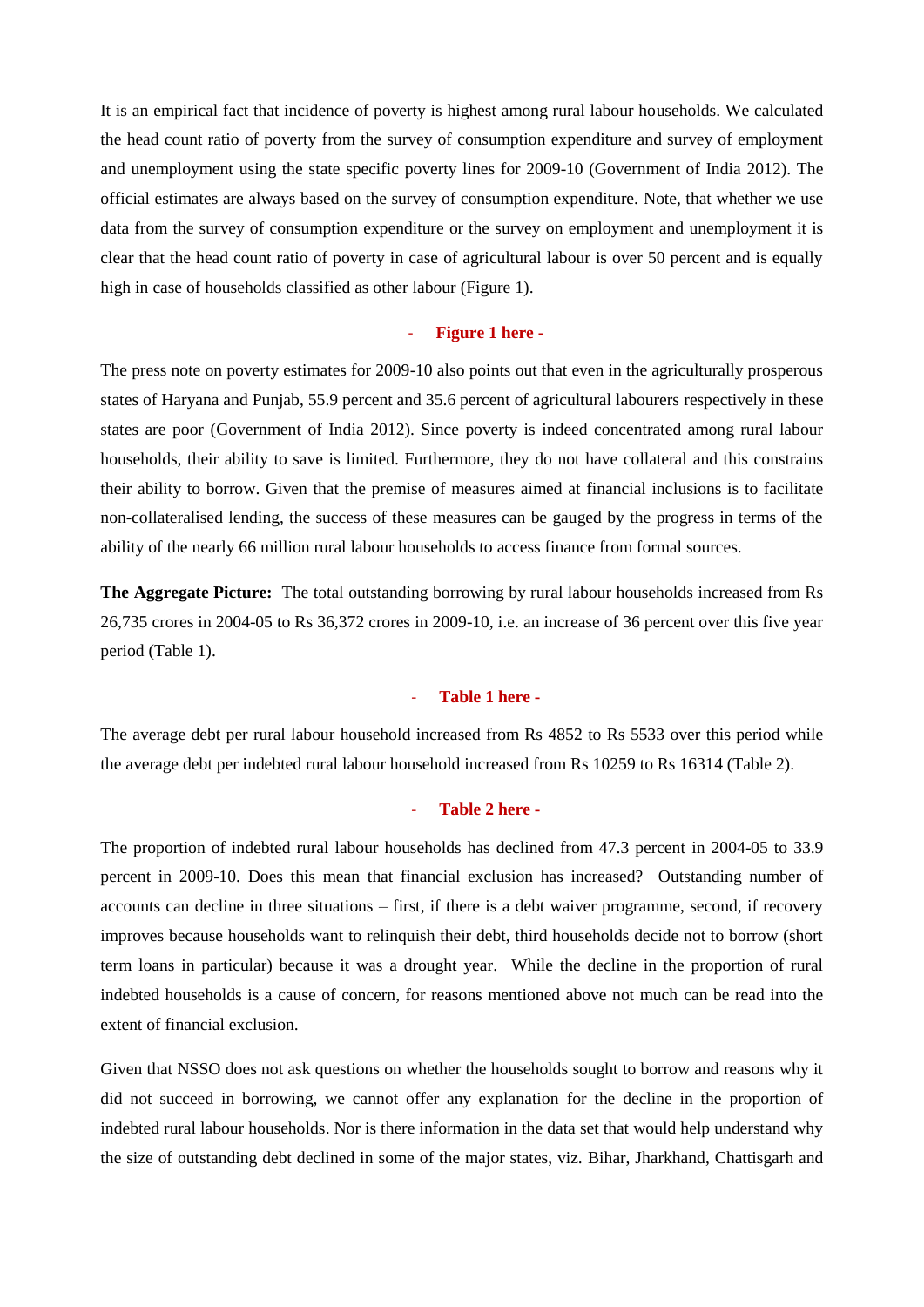Maharashtra (Table 1). If this decline implies exclusion of rural labour households from being able to borrow then it surely does not signify progress towards financial inclusion.

In 2009-10, of the 43.4 million rural labour households who do not report having any outstanding debt either from the formal or non-institutional sources, there is no information available on which of these households did not want to borrow (voluntary exclusion) or could not borrow (involuntary exclusion). In the absence of such information one can assume that those who are involuntary excluded are those at the bottom end of the distribution of monthly per capita expenditure (MPCE) and without any outstanding debt. This provides a lower bound estimate of the 'involuntary excluded' and this is estimated at 23.3 million. This number can be read off Table 3 by adding up the number on households that are in the bottom 40 percent of the MPCE distribution and not indebted. One can observe from Table 3 that the proportion of households that are not indebted is highest in the bottom 10 percent.

# - **Table 3 here -**

It is also an established fact that the socially and historically disadvantaged groups account for a large proportion of households at the bottom end of the distribution of MPCE. The proportion of indebted households by each social group is as follows: scheduled tribe (27 percent), scheduled caste (35 percent), other backward class (34 percent) and other (38 percent). What is apparent is that the average debt outstanding is lowest among scheduled tribe households followed by scheduled caste, other backward class and other households (Table 4). Based on the AIDIS data Kamath et.al (2010) found that households from scheduled tribe, scheduled caste, and other backward class are less likely to be able to avail finance from institutional sources. Data limitations do not permit an analysis of factors that determine the differences across social groups in the extent of involuntary exclusion from credit markets.

#### - **Table 4 here -**

Table 5 provide estimates of the distribution of all rural labour households across the state of India as well as the number of rural labour households borrowing by each state.

### - **Table 5 here -**

In the aggregate, the distribution of rural labour households and indebted rural labour households across the states is similar. However the share of outstanding debt across the states is not similar to the distribution of rural labour households or rural labour households that report to be indebted. The share of the major southern states in outstanding debt is as follows: Andhra Pradesh (22.5 percent), Karnataka (5.9 percent), Kerala (20.5 percent), and Tamil Nadu (10.5 percent) (Table 1). While these states accounted for 59.4 percent of the outstanding debt (Table 1), they however account for 29 percent of rural labour households (Table 5). If one were to include the share of Maharashtra then the rural labour households from these five states will account for 65.9 percent of the outstanding debt (Table 1). In contrast the states of Bihar, Uttar Pradesh and West Bengal account for nearly 31 percent of rural labour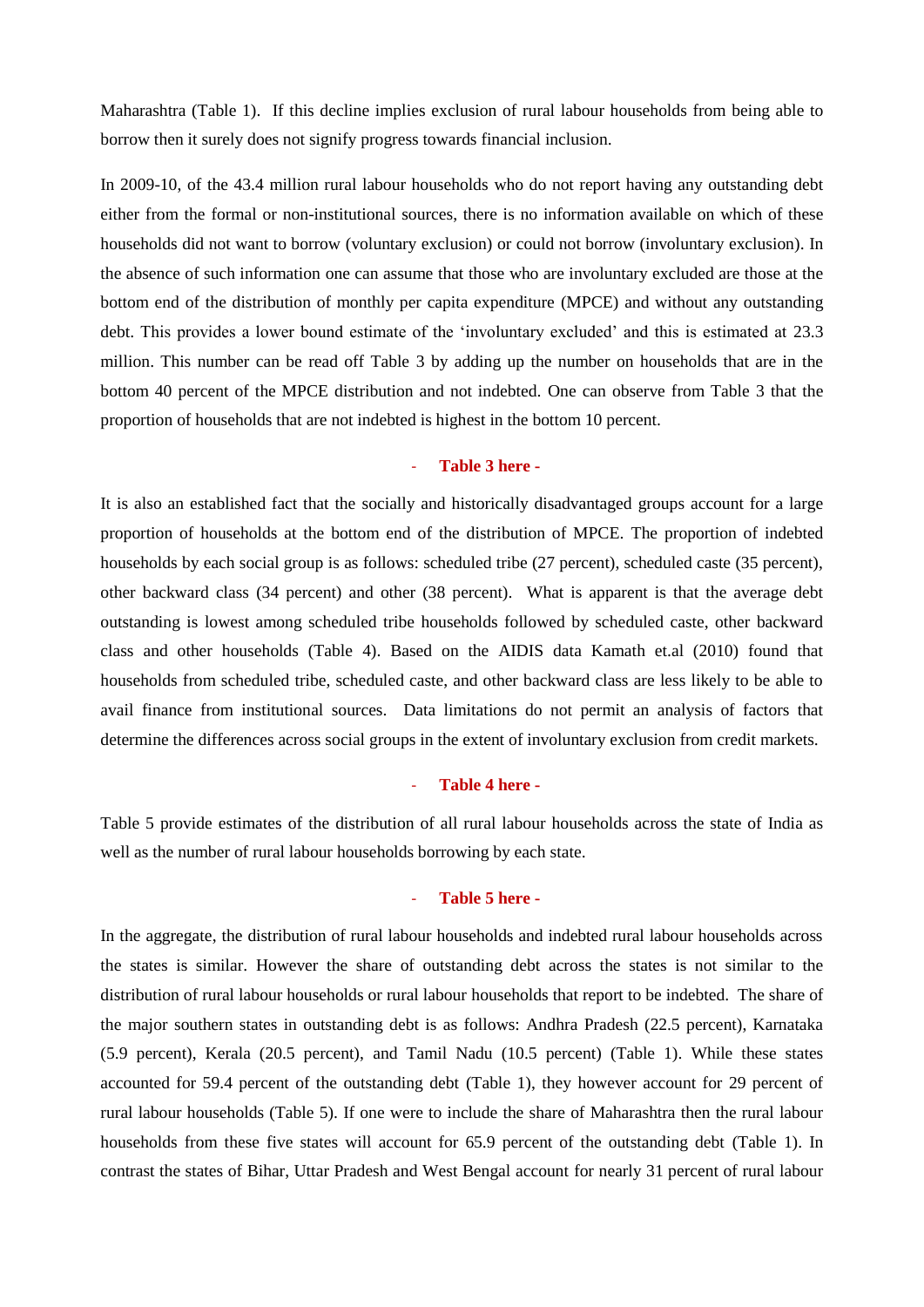households (Table 5) and their share in total outstanding debt is only 13 percent (Table 1). These numbers clearly bring out the extent of geographical inequities in distribution of outstanding debt of rural households across the states of India.

The fact that the southern states account for bulk of the credit flow to rural labour households does not come as a surprise since it mirrors the flow of credit to agriculture. An examination of credit flow to agriculture reveals that these states attract credit flows higher than their share in gross cropped area or gross irrigated area (Mehrotra 2011).

Planning for financial inclusion of households at the bottom end of the MPCE distribution, socially disadvantaged groups and addressing geographical inequalities in credit flow has to recognise that these are also probably the most vulnerable households along many a dimension of well-being. Given that the National Rural Financial Inclusion Plan did not have state wise targets for non-cultivator households, it is important to update the plan in light of the estimates provided in Table 3 and Table 5.

**Share of Formal Institutions in Outstanding Debt:** The outstanding debt of rural labour households increased by 36 percent over the period 2004-05 to 2009-10 from Rs 26,734 crores to Rs 36,372 crores (Table 6). There is marked difference in growth of outstanding loans from the different sources. There has been a near doubling of loans sourced from cooperative societies and a 77 percent increase in loans sourced from banks. In contrast, outstanding debt on account of borrowing from money lender increased by a meagre 1.7 percent. Now, one does not have a ready explanation for the miniscule growth in outstanding loans from money lenders. It is on account of the differential growth across the sources that the share of money lender has declined from 44 percent to 33 percent (Table 7). However, note that the share of money lender is still higher than in the year 1993-94 or 1999-00. The share of outstanding loans from banks increased from 16.5 percent to 21.4 percent over the period 2004-05 to 2009-10.

#### - **Table 6 here –**

# - **Table 7 here –**

There are many ways to benchmark the progress made by the formal institutions. One way is to work out the correlation between the change in outstanding debt for each state and the change in outstanding debt from formal institutions for each state. This correlation works out to 0.66. Another way is to examine the growth in direct finance to agriculture from the banking sector at the all India level. In March 2010 (2005), the outstanding credit of scheduled commercial banks in the form of direct finance to agriculture stood at Rs 296,849 (94,635) crores respectively, i.e. it grew by 3.15 times over the period March 2005 and March 2010. In 2004-05, the total outstanding debt of rural labour households from banks as a proportion of direct finance to agriculture was 28.2 percent and this declined to a meagre 2.6 percent in 2009-10. If one were to use this indicator this would suggest no progress on financial inclusion. Much of the increase in direct finance can possibly be attributed to the initiative to improve flow of credit to the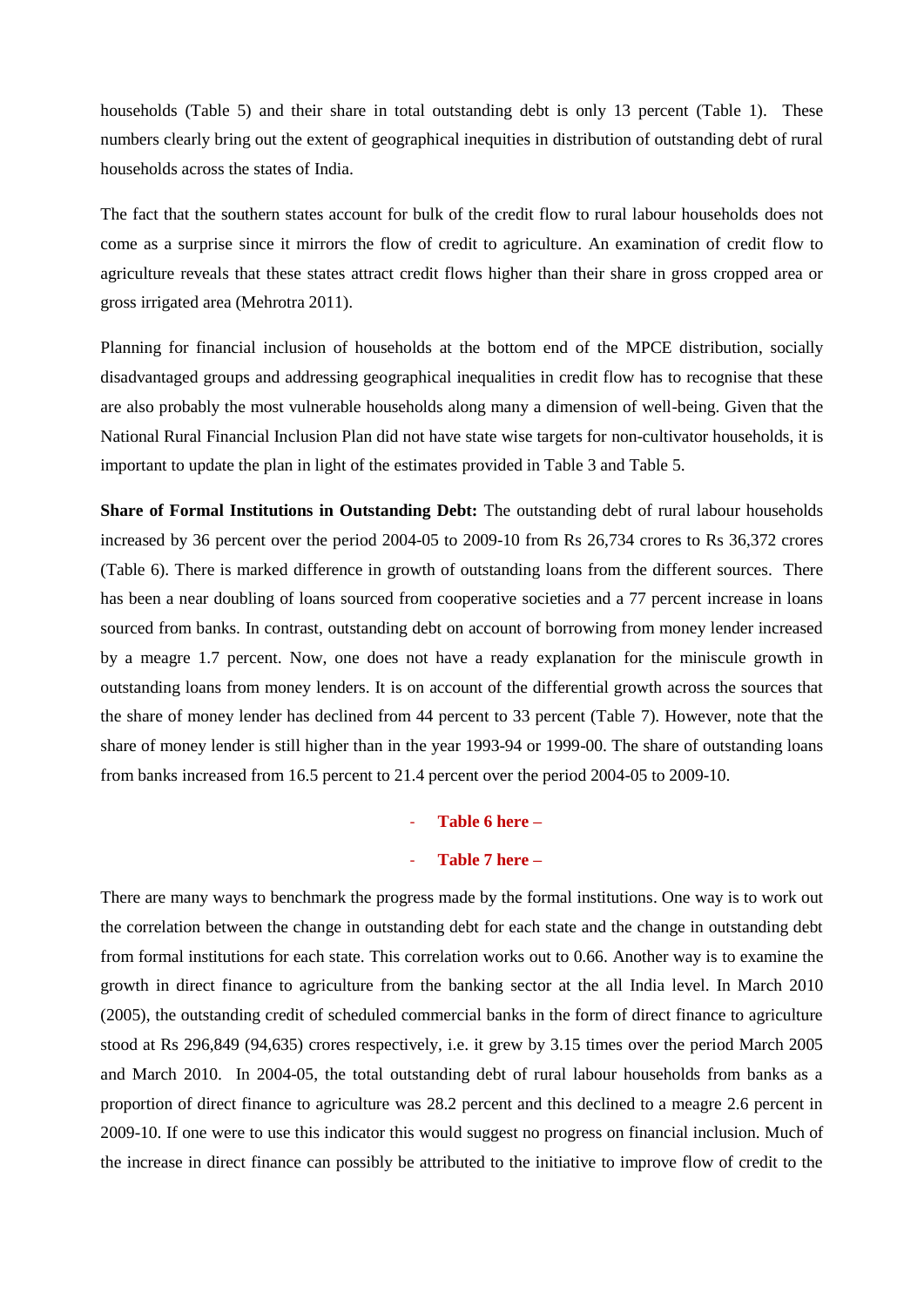farm sector by doubling flow of agricultural credit over the three period beginning 2004-05. Even under this initiative there is evidence to suggest that it is the large farmers who benefited the most.

Earlier, we already pointed out that the rural labour households from the four southern states and Maharashtra account for 65.9 percent of the outstanding debt. The share of these five states in outstanding debt from banks remained at  $74$  percent<sup>4</sup>. So there has been no reduction in (the geographical) inequality in distribution of credit from banks to rural labour households.

This inequality is also evident when we consider credit flows from cooperative societies. These societies are an important institution for providing credit. It should be noted that in the NSSO data cooperative banks are clubbed with banks and cooperative societies are listed separately. The share of outstanding loans from co-operative societies increased from 9.3 percent to 13.6 percent. Rural labourers from the following states account for bulk of the loans from cooperative societies: Kerala (51.9 percent), Maharashtra (14.8 percent), Karnataka (7.9 percent), Andhra Pradesh (6.7 percent) and Tamil Nadu (3.1 percent). Thus, these states account for 84.4 percent of loans from cooperative societies. In 2004-05, the share of these states in loans from cooperative societies was as follows: Kerala (45.4 percent), Maharashtra (21.7 percent), Karnataka (6.1 percent), Andhra Pradesh (6.3 percent) and Tamil Nadu (5.4 percent), i.e. these states accounted for 84.9 percent of loans from cooperative societies. So there has not been any change in the share of these states in outstanding loans from cooperative societies. The issue of revitalising the cooperative system has been discussed ad nauseam. The most recent initiative was the implementation of the Vaidyanathan Task Force on Cooperatives.

The NSSO survey does not have any information that would allow us to quantify the impact of implementation of the report of the Vaidyanathan Task Force on Cooperatives. Some details on action taken based on the recommendations is available in the report of the Working group on Outreach of Institutional Finance, Cooperatives and Risk management for the 12th Five Year Plan (Planning Commision 2011). The Cooperative State Acts have been amended in 21 states. The central government has released Rs 9,016 crore for recapitalisation of 52,000 primary agricultural credit societies (PACS) in 16 states. This is important since one of the grass root organisations that can promote financial inclusion are the PACS. The report of the working group notes the increase in agricultural credit by cooperatives. It is important to note that Kerala had not signed the agreement with central government on implementation of the recommendations of the Vaidyanathan Committee on matters pertaining to functioning of cooperative institution. Yet, it is Kerala that has the highest share in flow of credit from cooperative societies to rural labour households.

<sup>&</sup>lt;sup>4</sup> As on March 31 2008 these five states accounted for nearly 54 percent of the amount outstanding under small borrowal accounts. So the pattern that is evident in NSSO data also plays out in the Survey of Small Borrowal Accounts, i.e. accounts with a credit limit of less than Rs 2 lakhs (Reserve Bank of India 2011).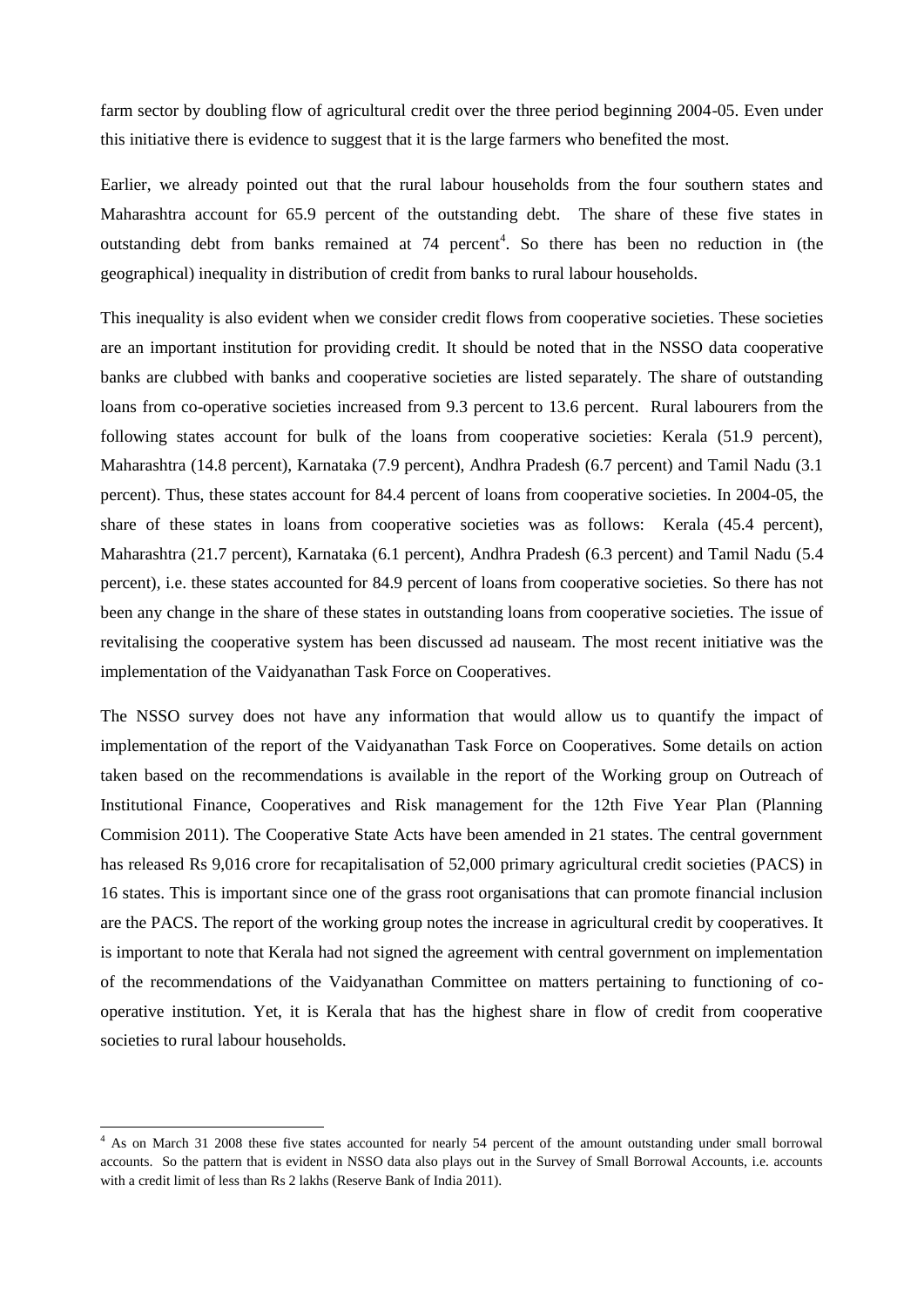While the share of rural labour households from the non-southern states is low, it is also true that in the poorer states of India, the share of non-institutional sources in outstanding debt did not exhibit a decline or was sticky. These states are Bihar, Chhattisgarh, Jharkhand, Madhya Pradesh, Orissa, Rajasthan, and Uttar Pradesh (Table 1). The banking infrastructure in these states is relatively poor compared to that of the southern states. However, despite the fact that the southern states have better banking infrastructure, borrowing from non-institutional sources still constitutes an important chunk.

**Non-Institutional Borrowing in Southern States:** In the context of the non-institutional borrowing much attention has focussed on the southern states and Andhra Pradesh in particular. In 2009-10 (2004- 05), the four southern states account for 65.5 (67.1) percent of the outstanding debt of the rural labour households from the money lender.

Among indebted rural labour households in Andhra Pradesh in 2009-10 (2004-05) 80 percent of the loans was from non-institutional sources. In Tamil Nadu the corresponding figure for 2004-05 and 2009-10 are respectively, 79 and 81 percent (Table 1). In the case of Tamil Nadu some commentators could attribute the stickiness in share of non-institutional sources to the system of pawn broker which is very prevalent in that state.

It is an irony that the southern states which have a good penetration of banks and micro finance institutions account for such a large proportion of borrowing from the money lenders. It was assumed that the growth of micro finance institutions will reduce the reliance on money lenders. On the contrary, the share of rural labour households from Andhra Pradesh in loans outstanding debt from money lender increased from 31.3 percent to 33.5 percent. In addition, Andhra Pradesh has been the epicentre of the micro finance crisis. Hence it is an open question on whether the micro finance institutions did succeed in reaching the financially excluded.

It is an open question whether the introduction of a new player from whom households could borrow did lead to financial inclusion. One fact that has emerged is that banks are more likely to fund the large micro finance institutions (Nair 2012). Nair also expresses doubt over whether the decision to permit micro finance institutions to raise external commercial borrowings under the automatic route will lead to more flow of funds to the financially excluded. In this context she refers to the work of Conroy (2010) and expresses scepticism on whether the financially excluded will be catered to by the micro finance institutions. This is an important issue that needs to be addressed in greater depth with an appropriate and comprehensive dataset. Till such evidence is available policy cannot be formulated on the assumption that the growth of micro finance institutions will lead to financial inclusion.

**Cultivated Land**: In 2009-10, of the total outstanding debt, the share of rural labour households without cultivable land was 53 percent and the share of households with cultivable land was 47 percent. These averages are very similar to the shares based on the 2004-05 survey data.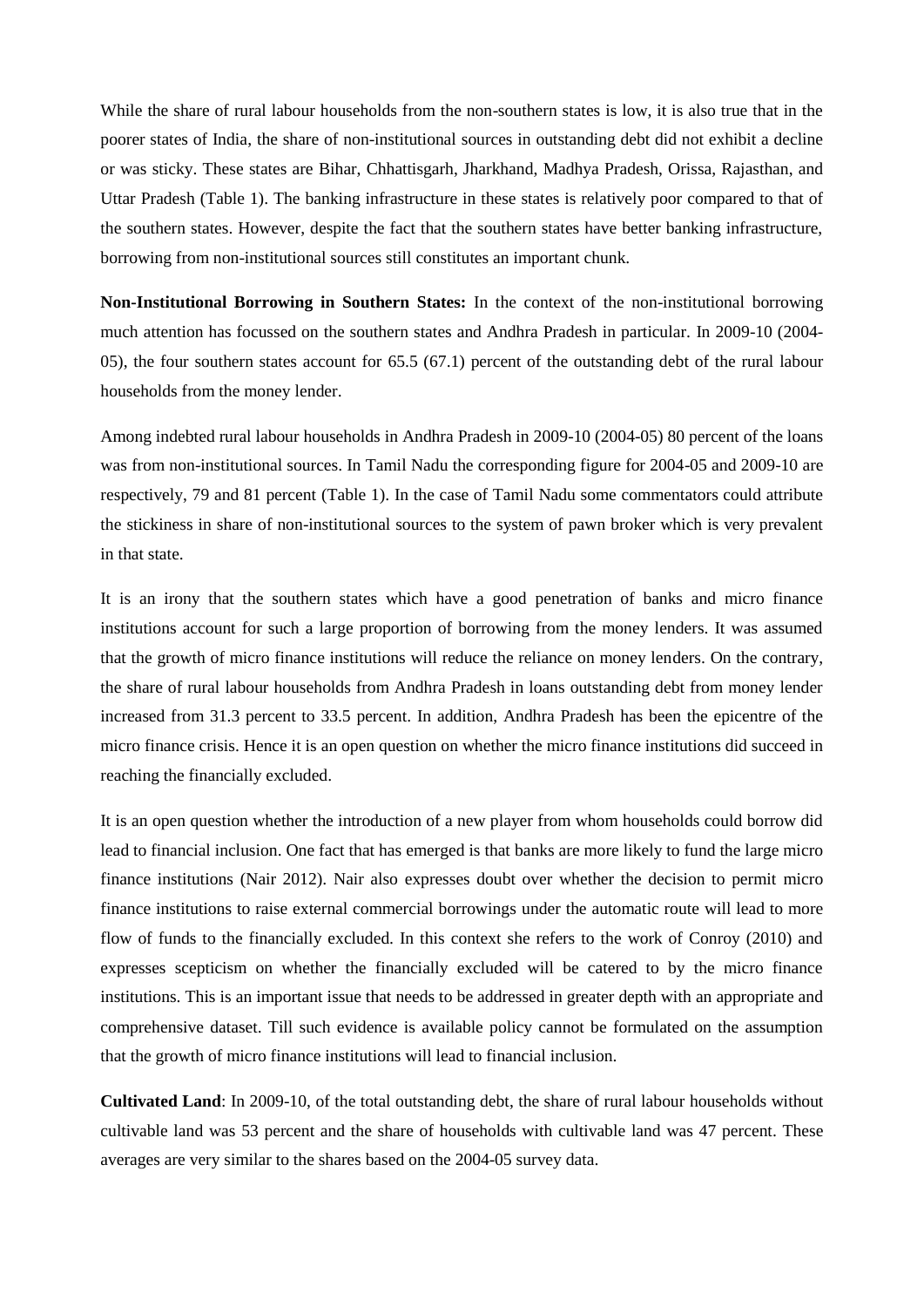The progress in reducing the share of money lenders in outstanding debt is seen in case of rural labour households both with and without cultivable land. The share of money lenders in outstanding debt of those without cultivable land decreased from 50.4 percent to 38.1 percent while in case of cultivators it decreased from 36.9 percent to 27.4 percent. The share of banks and cooperative societies in outstanding debt of those without cultivable land increased from 5.7 percent to 8.9 percent and from 12.1 percent to 15.6 percent respectively over this period (Table 8).

#### - **Table 8 here –**

# - **Table 9 here –**

However, when we examine the share of households without cultivable land in outstanding debt from banks it was unchanged at 39 percent. This suggests that banks are indeed hesitant to lend to those without cultivable land since ideally the proportion of loans going to households without cultivable land should have increased. This hesitancy of banks is also evident from when we look at the estimates of the average debt per indebted household by the three important sources of borrowing – cooperative society, bank and money lender (Table 9). These averages have been calculated for all indebted households irrespective of which source they borrowed from, i.e. these averages are not calculated for each source separately based only on households who have non zero borrowing from that source. Before we discuss the all India picture, for purposes of highlighting the importance of various institutions we focus on Kerala and Maharashtra and contrast these two states with Andhra Pradesh (Table 9). Not surprisingly, the average outstanding debt from money lender (cooperative) is markedly higher in Andhra Pradesh (Kerala) compared to the all India average. In Maharashtra, the average loan size from cooperative society is similar to that of banks. From the all India average three facts are apparent. First, the average loan per indebted household with cultivated land is in the same ball park whether it is the money lender or the bank. Second, the average loan per indebted household from the money lender is similar whether the household has cultivated land or not. Third, banks and cooperative societies lend lower amounts to those without cultivable land compared to money lender. These clearly bring out the importance of possession of cultivable land. It does appear that possession of land by 'leasing in' despite 'not owning it' facilitates borrowing from the formal sources. Beyond this statement, in the absence of survey data, we do not really understand the mechanics of this phenomenon at the moment. If lack of access to land will constrain progress in financial inclusion then it is a cause for concern since land is scarce and hence not all rural household will be able to offer the comfort of having an asset to the lender.

**Looking Ahead:** The extent to which the role of the money lender has declined is a broad indicator of progress in financial inclusion. If the reference point is taken as 1983 then we have made no progress while some progress has indeed been made since 2004-05. Given the renewed emphasis on financial inclusion in the last ten years, this paper has focused on the changes in the sources of borrowing over the period 2004-05 and 2009-10. Since, the NSSO surveys are good for a descriptive story but never prescriptive, we are unable to offer a reason for the improvements since 2004-05. The inability to explain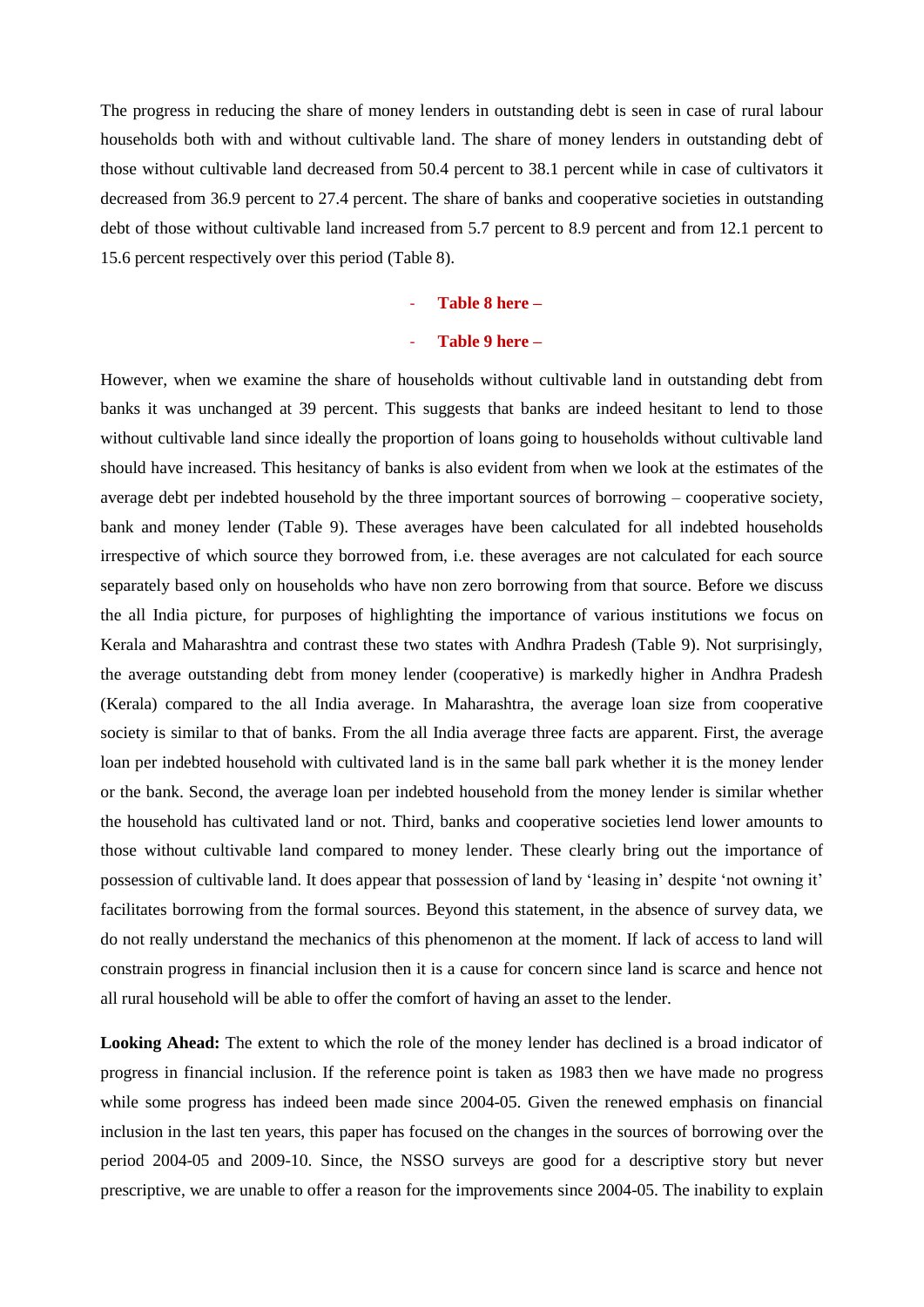the why part is going to be true even when data from the AIDIS 2013 is released. Given the limitations of the NSSO data, in terms of addressing why changes have happened, we will continue to make what appear to be reasonable statements on progress on financial inclusion that could be true or untrue.

Before we address the improvements required in the NSSO surveys, the Reserve Bank of India could also do its two bit in this regard. Although its survey of small borrowal accounts can provide insights, surprisingly, this survey has never been used to address the issue of financial inclusion. Would it worth for the Reserve Bank of India to consider a more focussed survey on lending to rural labour households? Such an exercise should not be difficult since the recent report based on Survey of Small Borrowal Accounts: 2008 mentions that the scheduled commercial banks maintain details of small borrowal accounts in respect of all the branches of (excluding Regional Rural Banks) in their centralised database at their head office. This seems to suggest that conducting a detailed survey of borrowing by rural labour households should not be a difficult exercise. This approach could be used to evaluate the progress towards achieving the targets set as part of National Rural Financial Inclusion Plan.

In addition, we need independent research on the role of joint liability groups and other arrangements or innovations for non collateralised lending for facilitating accessing funds by the poor and those without collateral. What framework facilitates financial inclusion? By this we mean what is the nature of the debt contract offered by banks and cooperative societies and do these contracts differ across institutions? We need to collect primary data on formation and functioning of joint liability groups.

Coming to the issue of NSSO's surveys, the organisation needs to consider making the following additions in the AIDIS and SAS. One, it needs be able to provide estimate of the financially excluded by including a question on whether the household sought to borrow and the constraints faced while borrowing. This question can be included in the section on indebted rural labour households as part of the employment and unemployment survey. The NSSO did address this aspect in the  $54<sup>th</sup>$  round (January – June 1998) survey on common property resources, sanitation & hygiene and services, when it sought detailed information on access and utilisation of financial services. Second, these surveys need to capture flow of funds from micro finance institutions. Only then can we get a handle on the question pertaining to relative importance of banks and the bank self help group linkage programme in promoting financial inclusion vis a vis the micro finance institutions. Third, and this is related to the second point, it will need to collect information on self help groups.

At the risk of prophesising, what might we expect to find from AIDIS and SAS 2013? It will probably be a mixed report card. The fact that we find reduction in share of money lender in case of rural labour households it has to be true that for the farmers too one would find a reduction in reliance on noninstitutional sources of borrowing. After all farmers have land, an important determinant of their ability to access funds from institutional sources. More importantly, the initiative to double the flow of credit to agriculture could contribute to the decline in the share of the money lender. It is reasonable to expect that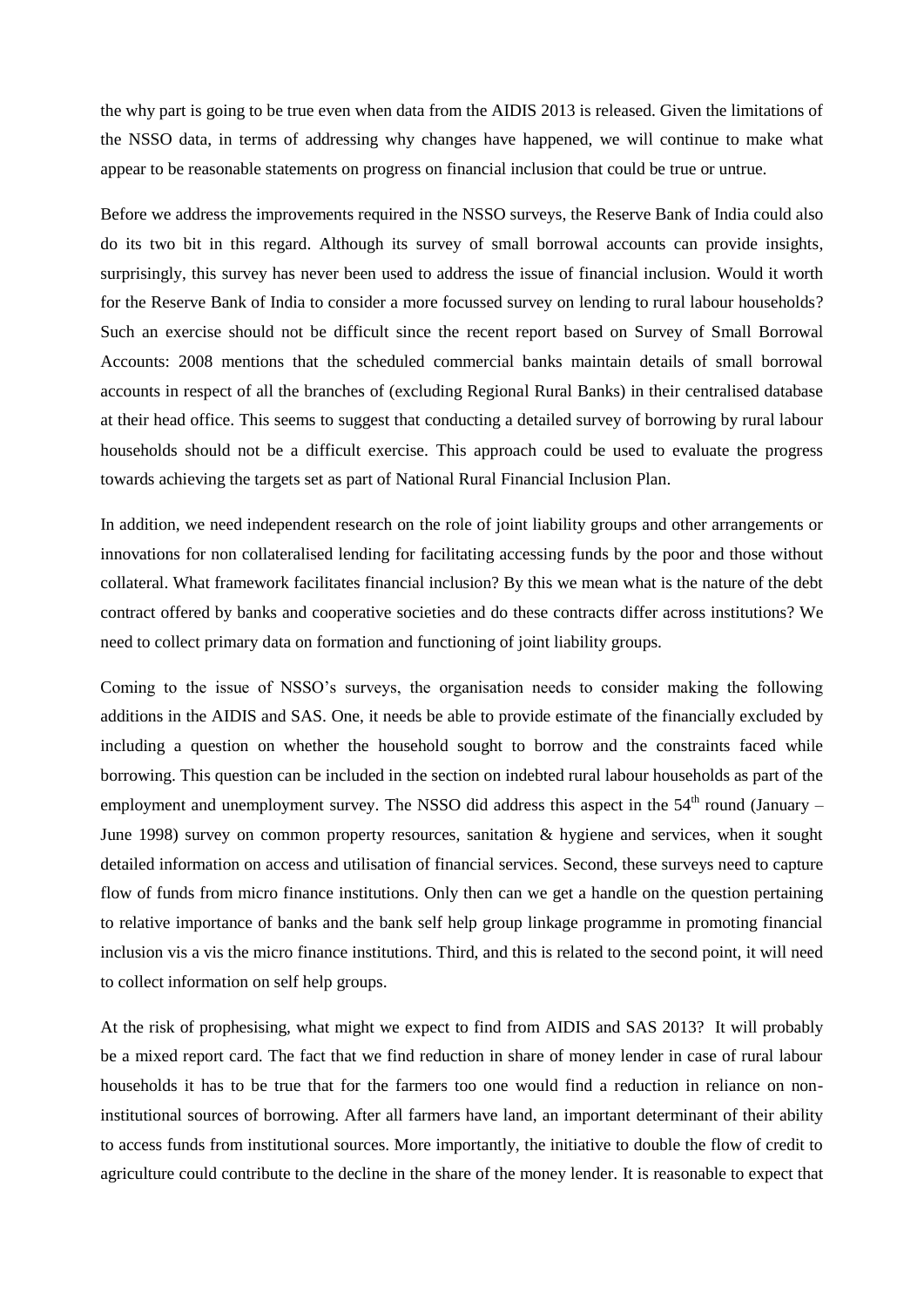there will continue to be large variations in reliance on non institutional sources across the states of India. The story could well be that the southern states continue to garner a higher share of credit than reflected by their share in the gross cropped area.

It could well be that what has been reaped are the low hanging fruits – improving access to formal sources in the southern states. The government's emphasis on financial inclusion as a means for promoting inclusive growth will succeed only if one looks beyond the low hanging fruits, i.e. bring about a structural change in geographical distribution of flow of credit, and increasing the shares of outstanding advances to the landless, the small and marginal cultivators.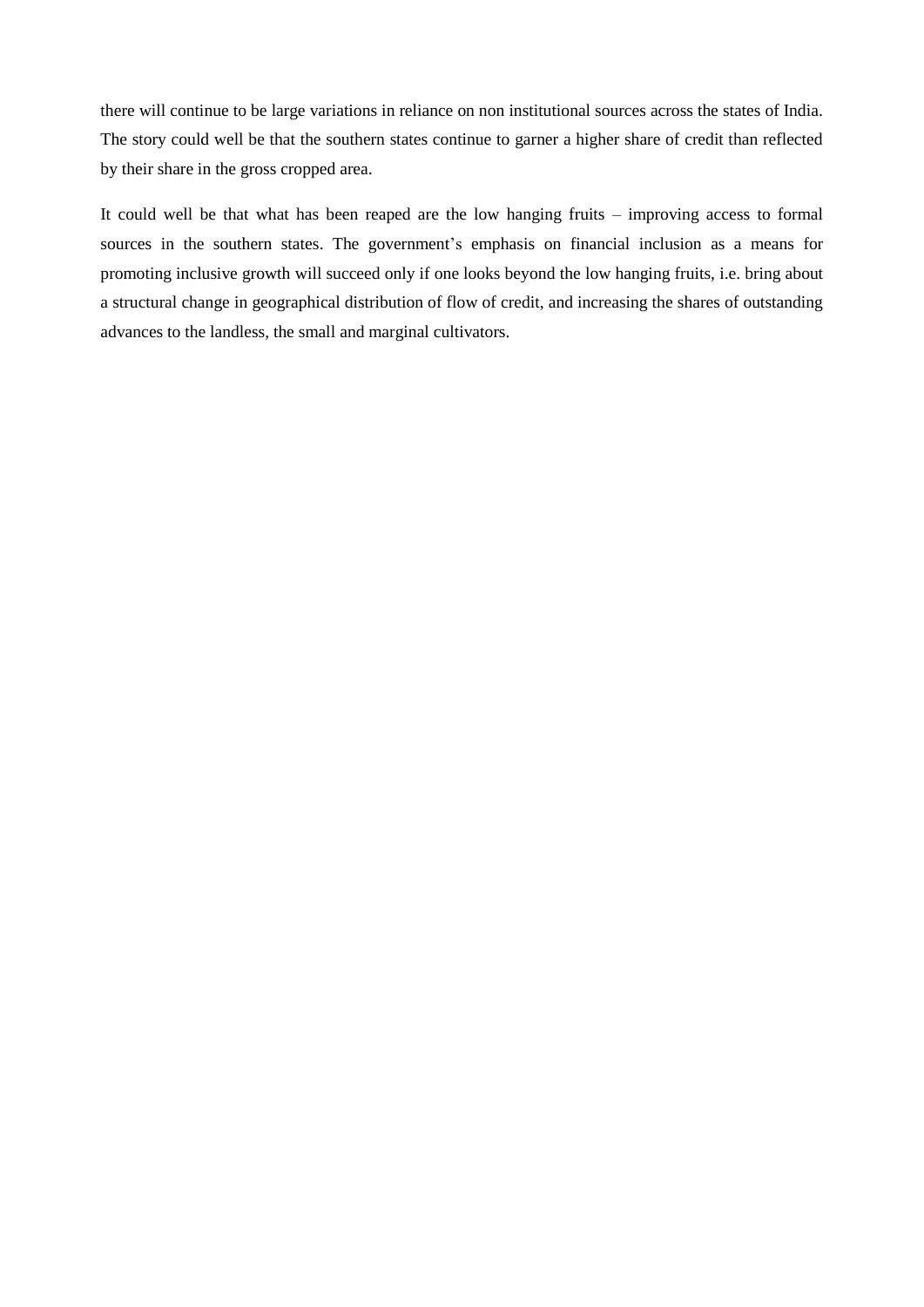# **References:**

Conroy, John (2010): "Microcredit as a Variant form of Sub-Prime Lending", FDC Briefing Note No 10, The Foundation for Development Cooperation, Queensland, May.

Dev Mahendra S (2006) Financial Inclusion: Issues and Challenges, Economic and Political Weekly, Vol 41 No. 41 October 14 - October 20, 2006 p. 4310-4313

Government of India (2012) Press Note on Poverty Estimates, 2009-10, Available: [http://planningcommission.nic.in/news/press\\_pov1903.pdf](http://planningcommission.nic.in/news/press_pov1903.pdf)

Government of India (2010) Rural Labour Enquiry Report on Indebtedness among Rural Labour Households (61<sup>st</sup> Round of N.S.S. 2004-05), Government of India, Ministry of Labour and Employment, Labour Bureau, Shimla / Chandigarh

Government of India (2008) Report of the Committee on Financial Inclusion

Government of India (2007) Report of the Expert Group on Agricultural Indebtedness, Ministry of Finance, Government of India, July 2007

Kamath Rajalaxmi, Arnab Mukherji , Maria Sandstrom (2010) Accessing Institutional Finance: A Demand Side Story for Rural India, Economic and Political Weekly, Vol 45 No. 37 September 11 - September 17, 2010 p. 56-62

Mehrotra Nirupam (2011) Agriculture Credit: The Truth behind the Aggregate Numbers, Economic and Political Weekly, Vol 46 No. 42 October 15 - October 21, 2011 p. 22-26

Nair Tara S (2012) Financing of Indian Microfinance: Evidence and Implications, Economic and Political Weekly, Vol No. 25 June 23 - June 29, 2012 p. 33-40

Planning Commission (2011) Working group on Outreach of Institutional Finance, Cooperatives and Risk management for the 12th Five Year Plan

Reserve Bank of India (2011) Survey of Small Borrowal Accounts : 2008, RBI Monthly Bulletin May 2011

Reserve Bank of India (2007) Report of the Working Group to Examine the Procedures and Processes of Agricultural Loans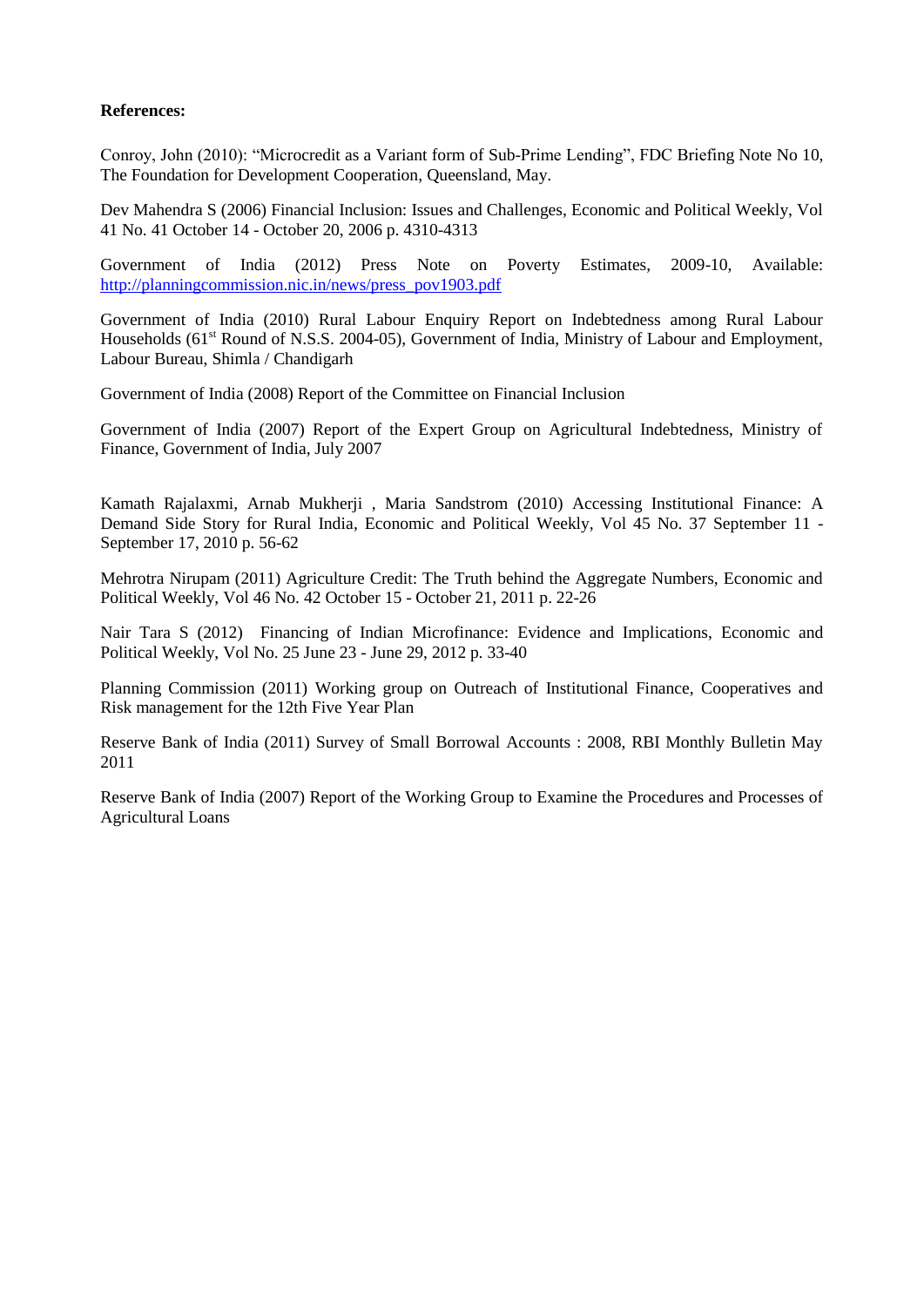

Figure 1: Head Count Ratio of Poverty in 2009-10 based on Consumption Expenditure Survey and Employment and Unemployment Survey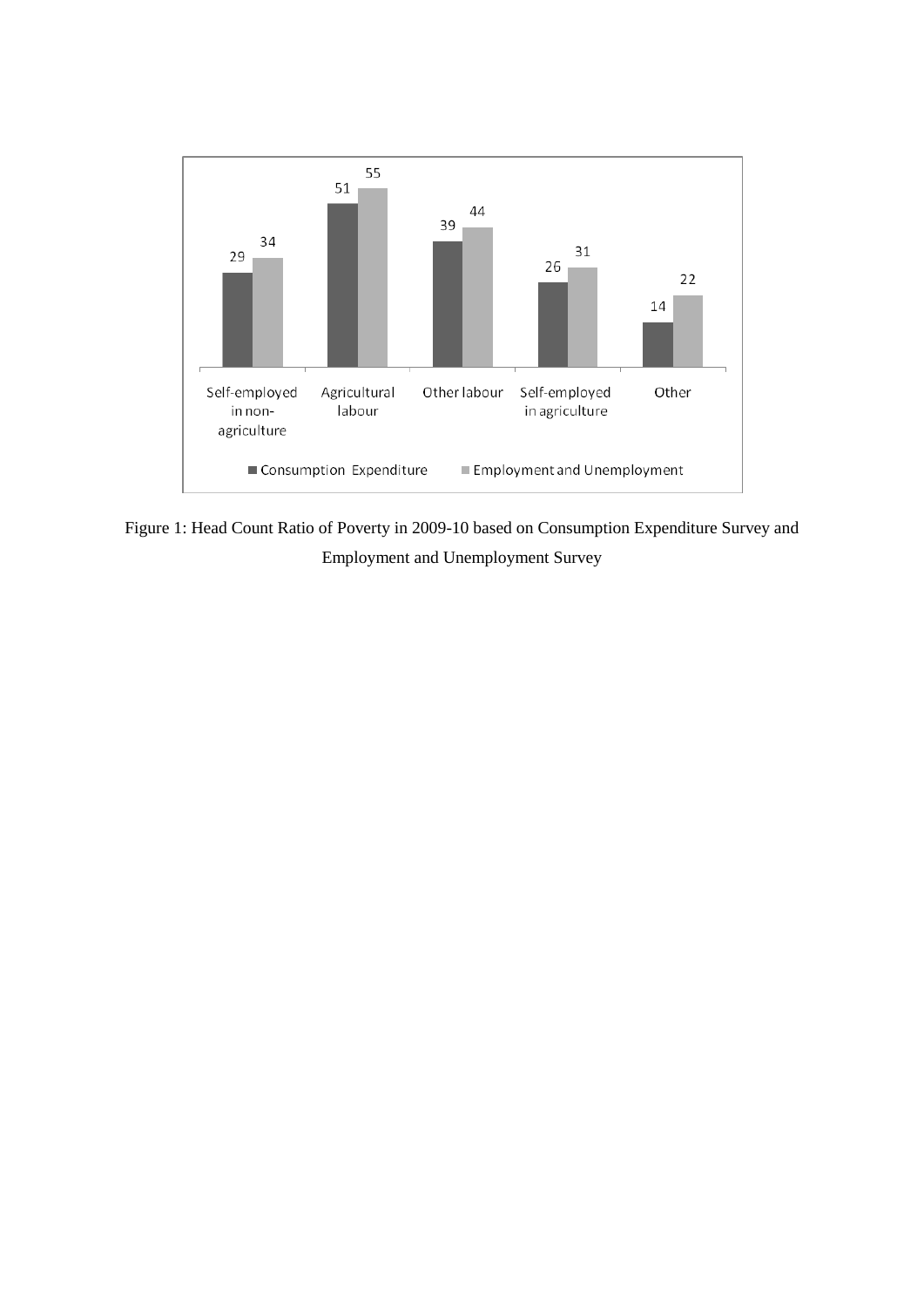| <b>Table 1: Outstanding Debt by Source of Borrowing</b> |                  |                     |                                |              |                  |                     |                                |              |
|---------------------------------------------------------|------------------|---------------------|--------------------------------|--------------|------------------|---------------------|--------------------------------|--------------|
|                                                         |                  |                     | 2004-05                        |              | 2009-10          |                     |                                |              |
|                                                         | Formal           | <b>Money Lender</b> | <b>Other Non-Institutional</b> | <b>Total</b> | Formal           | <b>Money Lender</b> | <b>Other Non-Institutional</b> | <b>Total</b> |
| Jammu & Kashmir                                         | $\boldsymbol{0}$ | $\overline{0}$      | 14                             | 14           | $\overline{4}$   | 5                   | 33                             | 42           |
|                                                         | $\theta$         | $\Omega$            | 100                            | 100          | 9                | 13                  | 79                             | 100          |
|                                                         | 0.00             | 0.00                | 0.19                           | 0.05         | 0.03             | 0.04                | 0.30                           | 0.12         |
| Himachal Pradesh                                        | 26               | 5                   | 44                             | 75           | 101              | 10                  | 21                             | 132          |
|                                                         | 35               | 6                   | 59                             | 100          | 77               | 7                   | 16                             | 100          |
|                                                         | 0.34             | 0.04                | 0.61                           | 0.28         | 0.76             | 0.08                | 0.19                           | 0.36         |
| Punjab                                                  | 161              | 326                 | 381                            | 868          | 531              | 245                 | 738                            | 1515         |
|                                                         | 19               | 38                  | 44                             | 100          | 35               | 16                  | 49                             | 100          |
|                                                         | 2.08             | 2.75                | 5.31                           | 3.24         | 3.99             | 2.04                | 6.69                           | 4.16         |
| Uttaranchal                                             | 10               | 23                  | 13                             | 47           | 14               | 82                  | 120                            | 216          |
|                                                         | 23               | 50                  | 27                             | 100          | $\boldsymbol{7}$ | 38                  | 56                             | 100          |
|                                                         | 0.14             | 0.20                | 0.18                           | 0.17         | 0.11             | 0.68                | 1.08                           | 0.59         |
| Haryana                                                 | 217              | 330                 | 286                            | 833          | 153              | 512                 | 573                            | 1238         |
|                                                         | 26               | 40                  | 34                             | 100          | 12               | 41                  | 46                             | 100          |
|                                                         | 2.81             | 2.79                | 3.99                           | 3.12         | 1.15             | 4.26                | 5.19                           | 3.40         |
| Rajasthan                                               | 62               | 581                 | 415                            | 1058         | 252              | 1102                | 475                            | 1828         |
|                                                         | 6                | 55                  | 39                             | 100          | 14               | 60                  | 26                             | 100          |
|                                                         | 0.81             | 4.91                | 5.78                           | 3.96         | 1.89             | 9.16                | 4.30                           | 5.03         |
| <b>Uttar Pradesh</b>                                    | 650              | 978                 | 626                            | 2254         | 736              | 973                 | 1023                           | 2733         |
|                                                         | 29               | 43                  | 28                             | 100          | 27               | 36                  | 37                             | 100          |
|                                                         | 8.41             | 8.27                | 8.73                           | 8.43         | 5.53             | 8.09                | 9.27                           | 7.51         |
| Bihar                                                   | 43               | 222                 | 154                            | 420          | 19               | 138                 | 193                            | 349          |
|                                                         | 10               | 53                  | 37                             | 100          | 5                | 39                  | 55                             | 100          |
|                                                         | 0.56             | 1.88                | 2.15                           | 1.57         | 0.14             | 1.14                | 1.74                           | 0.96         |
| Assam                                                   | $\boldsymbol{0}$ | 20                  | 40                             | 61           | 22               | 11                  | 72                             | 106          |
|                                                         | $\theta$         | 33                  | 66                             | 100          | 21               | 11                  | 68                             | 100          |
|                                                         | 0.00             | 0.17                | 0.56                           | 0.23         | 0.17             | 0.09                | 0.65                           | 0.29         |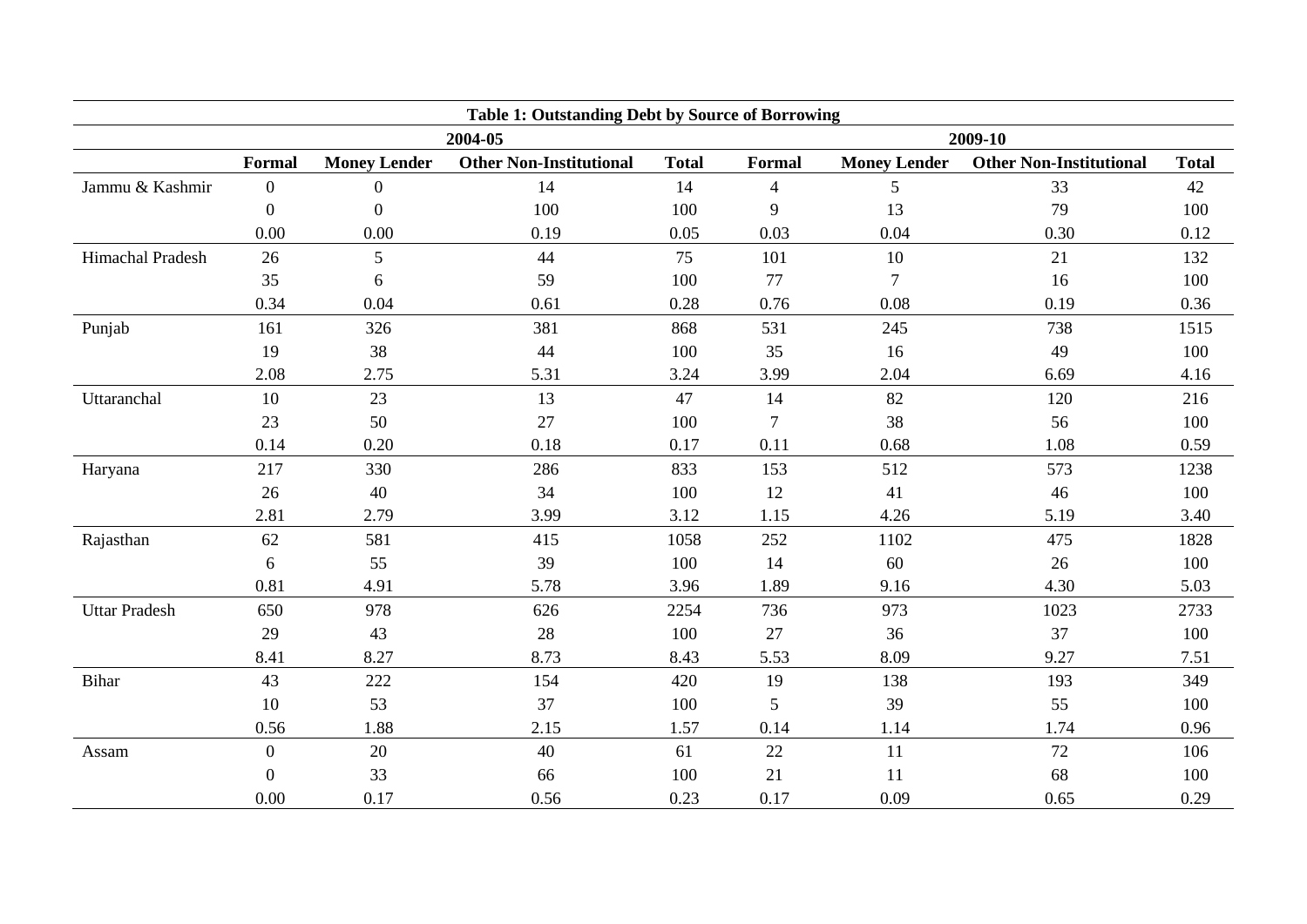| <b>Table 1: Outstanding Debt by Source of Borrowing</b> |                |                     |                                |              |               |                     |                                |              |  |
|---------------------------------------------------------|----------------|---------------------|--------------------------------|--------------|---------------|---------------------|--------------------------------|--------------|--|
|                                                         |                |                     | 2004-05                        |              |               | 2009-10             |                                |              |  |
|                                                         | Formal         | <b>Money Lender</b> | <b>Other Non-Institutional</b> | <b>Total</b> | <b>Formal</b> | <b>Money Lender</b> | <b>Other Non-Institutional</b> | <b>Total</b> |  |
| West Bengal                                             | 136            | 264                 | 522                            | 922          | 341           | 410                 | 897                            | 1648         |  |
|                                                         | 15             | 29                  | 57                             | 100          | 21            | 25                  | 54                             | 100          |  |
|                                                         | 1.76           | 2.23                | 7.27                           | 3.45         | 2.56          | 3.41                | 8.13                           | 4.53         |  |
| Jharkhand                                               | $\overline{7}$ | 10                  | 43                             | 59           | 11            | 13                  | 28                             | 52           |  |
|                                                         | 11             | 17                  | 72                             | 100          | 21            | 25                  | 53                             | 100          |  |
|                                                         | 0.09           | 0.08                | 0.60                           | 0.22         | 0.08          | 0.11                | 0.25                           | 0.14         |  |
| Orissa                                                  | 106            | 113                 | 84                             | 303          | 170           | 56                  | 220                            | 446          |  |
|                                                         | 35             | 37                  | 28                             | 100          | 38            | 13                  | 49                             | 100          |  |
|                                                         | 1.37           | 0.96                | 1.17                           | 1.13         | 1.28          | 0.47                | 2.00                           | 1.23         |  |
| Chattisgarh                                             | 132            | 141                 | 165                            | 438          | 45            | 49                  | 58                             | 153          |  |
|                                                         | 30             | 32                  | 38                             | 100          | 30            | 32                  | 38                             | 100          |  |
|                                                         | 1.71           | 1.19                | 2.30                           | 1.64         | 0.34          | 0.41                | 0.53                           | 0.42         |  |
| Madhya Pradesh                                          | 148            | 298                 | 348                            | 793          | 175           | 188                 | 470                            | 833          |  |
|                                                         | 19             | 38                  | 44                             | 100          | 21            | 23                  | 56                             | 100          |  |
|                                                         | 1.91           | 2.52                | 4.84                           | 2.97         | 1.31          | 1.56                | 4.26                           | 2.29         |  |
| Gujarat                                                 | 125            | 177                 | 545                            | 847          | 275           | 129                 | 556                            | 960          |  |
|                                                         | 15             | 21                  | 64                             | 100          | 29            | 13                  | 58                             | 100          |  |
|                                                         | 1.61           | 1.50                | 7.58                           | 3.17         | 2.07          | 1.08                | 5.04                           | 2.64         |  |
| Maharashtra                                             | 1241           | 331                 | 816                            | 2388         | 1346          | 208                 | 803                            | 2356         |  |
|                                                         | 52             | 14                  | 34                             | 100          | 57            | 9                   | 34                             | 100          |  |
|                                                         | 16.06          | 2.80                | 11.36                          | 8.93         | 10.11         | 1.73                | 7.27                           | 6.48         |  |
| Andhra Pradesh                                          | 847            | 3703                | 958                            | 5508         | 1660          | 4031                | 2506                           | 8196         |  |
|                                                         | 15             | 67                  | 17                             | 100          | 20            | 49                  | 31                             | 100          |  |
|                                                         | 10.96          | 31.31               | 13.34                          | 20.60        | 12.47         | 33.52               | 22.71                          | 22.53        |  |
| Karnataka                                               | 344            | 340                 | 262                            | 946          | 791           | 599                 | 752                            | 2141         |  |
|                                                         | 36             | 36                  | 28                             | 100          | 37            | 28                  | 35                             | 100          |  |
|                                                         | 4.45           | 2.87                | 3.65                           | 3.54         | 5.94          | 4.98                | 6.81                           | 5.89         |  |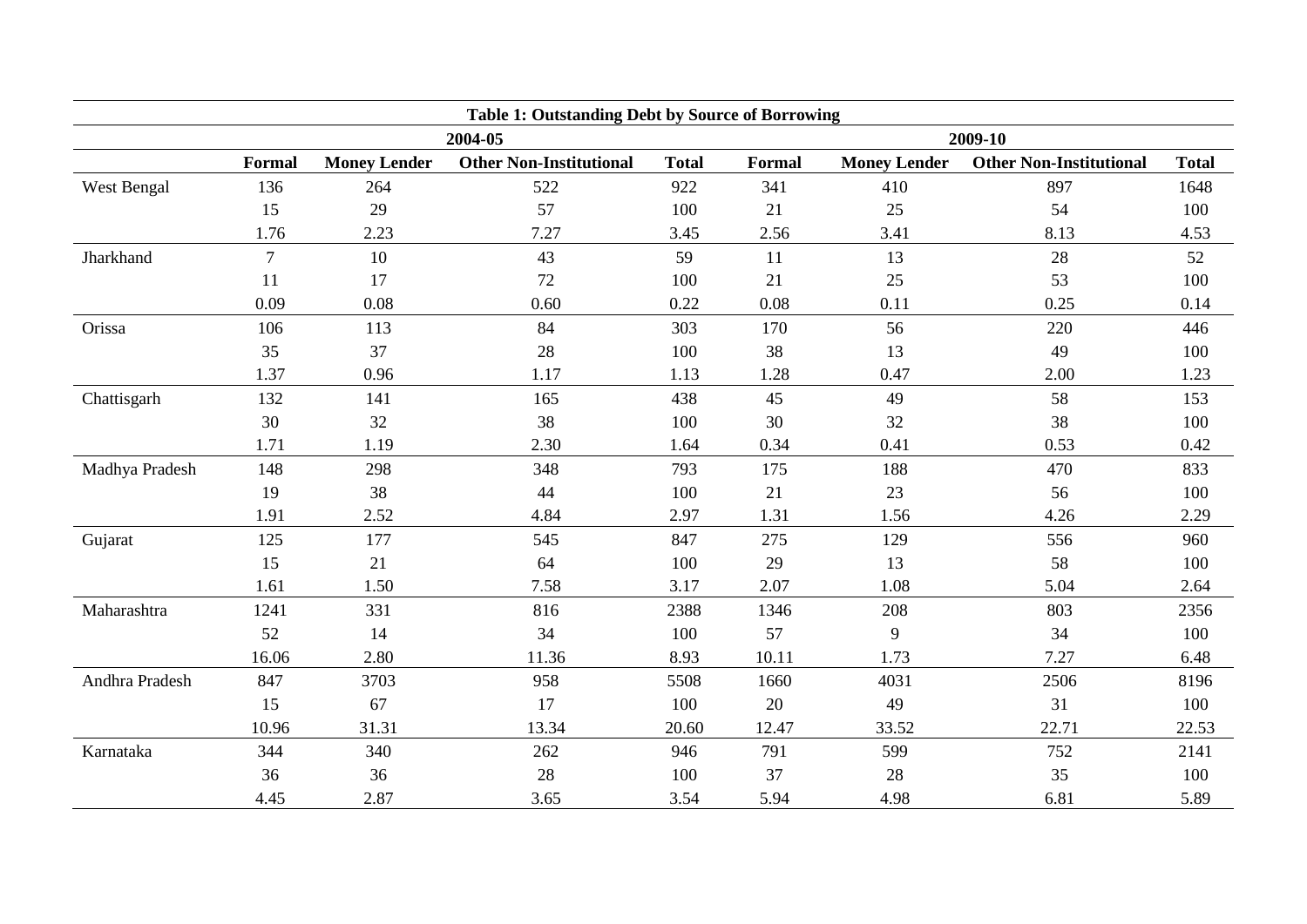| <b>Table 1: Outstanding Debt by Source of Borrowing</b> |        |                     |                                |              |               |                     |                                |              |  |
|---------------------------------------------------------|--------|---------------------|--------------------------------|--------------|---------------|---------------------|--------------------------------|--------------|--|
|                                                         |        |                     | 2004-05                        |              | 2009-10       |                     |                                |              |  |
|                                                         | Formal | <b>Money Lender</b> | <b>Other Non-Institutional</b> | <b>Total</b> | <b>Formal</b> | <b>Money Lender</b> | <b>Other Non-Institutional</b> | <b>Total</b> |  |
| Kerala                                                  | 2837   | 2100                | 1011                           | 5948         | 5908          | 937                 | 603                            | 7449         |  |
|                                                         | 48     | 35                  | 17                             | 100          | 79            | 13                  | 8                              | 100          |  |
|                                                         | 36.71  | 17.75               | 14.09                          | 22.25        | 44.39         | 7.79                | 5.47                           | 20.48        |  |
| <b>Tamil Nadu</b>                                       | 589    | 1804                | 411                            | 2804         | 702           | 2314                | 814                            | 3830         |  |
|                                                         | 21     | 64                  | 15                             | 100          | 18            | 60                  | 21                             | 100          |  |
|                                                         | 7.62   | 15.26               | 5.72                           | 10.49        | 5.27          | 19.24               | 7.38                           | 10.53        |  |
| <b>Other States</b>                                     | 46     | 62                  | 42                             | 151          | 56            | 13                  | 81                             | 151          |  |
|                                                         | 31     | 41                  | 28                             | 100          | 37            | 9                   | 54                             | 100          |  |
|                                                         | 0.60   | 0.52                | 0.59                           | 0.56         | 0.42          | 0.11                | 0.74                           | 0.41         |  |
| Total                                                   | 7728   | 11827               | 7180                           | 26735        | 13311         | 12026               | 11035                          | 36372        |  |
|                                                         | 29     | 44                  | 27                             | 100          | 37            | 33                  | 30                             | 100          |  |
|                                                         | 100    | 100                 | 100                            | 100          | 100           | 100                 | 100                            | 100          |  |

Note: For each state the first row is the quantum of outstanding debt in Rs Crore, the second row is the row percentage and the third row is the column percentage

Formal: Government, Cooperative Society, Banks

Other Non-Institutional: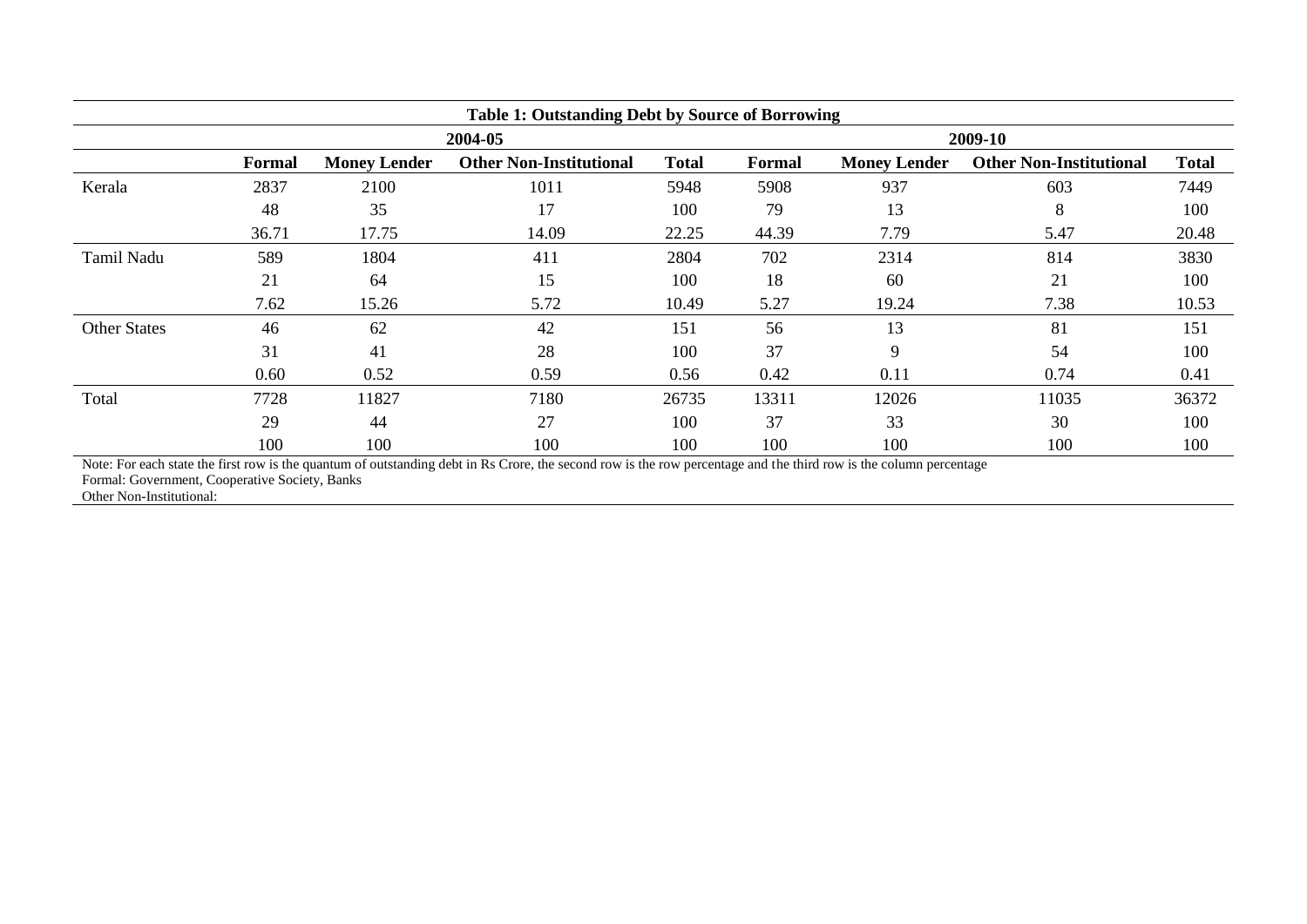|                                          | 1983 |      |      | 1993-94 1999-00 2004-05 2009-10 |       |
|------------------------------------------|------|------|------|---------------------------------|-------|
| Percentage of Indebted Households        | 50.4 | 35.1 | 25   | 47.3                            | 33.9  |
| Average Debt Per Household (Rs)          | 806  | 1113 | 1515 | 4852                            | 5533  |
| Average Debt Per Indebted Household (Rs) | 1598 | 3169 | 6049 | 10259                           | 16314 |

# **Table 2: Indebtedness of Rural Labour Households**

Source: For the year 1983, 1993-94, 1999-00 and 2004-05(Government of India 2010) For the year 2009-10 author's calculations from unit level data. The average debt (Rs) is in nominal and not real terms.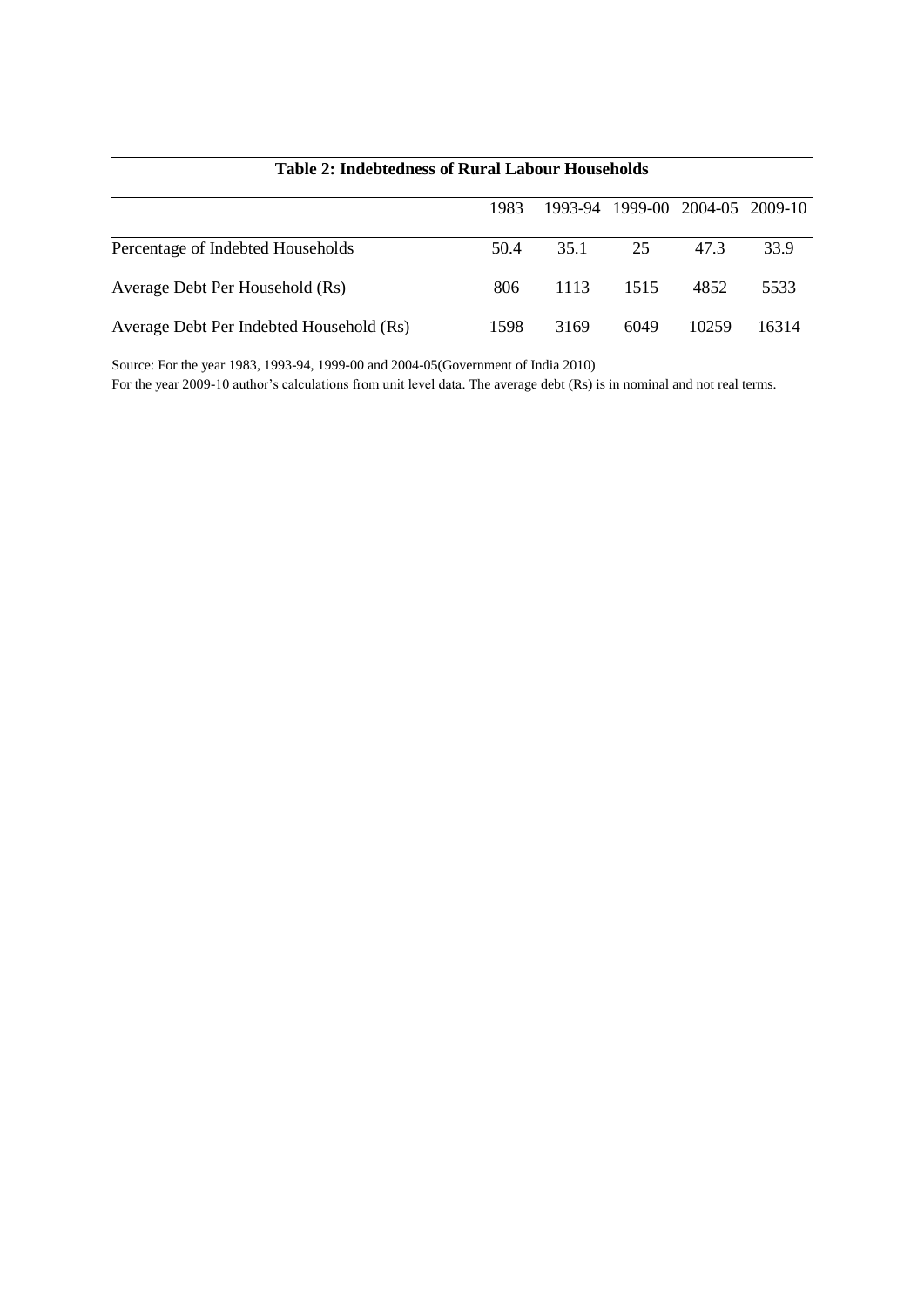|                   | <b>Indebted</b> | <b>Not Indebted</b> | <b>Total</b>   |
|-------------------|-----------------|---------------------|----------------|
| Bottom 10 percent | 2,469,179       | 7,200,898           | 9,670,077      |
|                   | 26              | 74                  | 100            |
|                   | 11              | 17                  | 15             |
| $10 - 20$ percent | 2,961,123       | 6,055,810           | 9,016,933      |
|                   | 33              | 67                  | 100            |
|                   | 13              | 14                  | 14             |
| 20 - 30 percent   | 2,553,513       | 5,339,233           | 7,892,746      |
|                   | 32              | 68                  | 100            |
|                   | 11              | 12                  | 12             |
| 30 - 40 percent   | 2,757,839       | 4,695,849           | 7,453,688      |
|                   | 37              | 63                  | 100            |
|                   | 12              | 11                  | 11             |
| $40 - 50$ percent | 2,626,275       | 4,500,285           | 7,126,560      |
|                   | 37              | 63                  | 100            |
|                   | 12              | 10                  | 11             |
| $50 - 60$ percent | 2,249,213       | 3,740,190           | 5,989,403      |
|                   | 38              | 62                  | 100            |
|                   | 10              | 9                   | 9              |
| $60 - 70$ percent | 2,103,626       | 3,723,186           | 5,826,812      |
|                   | 36              | 64                  | 100            |
|                   | 9               | 9                   | 9              |
| 70 - 80 percent   | 1,745,831       | 3,510,076           | 5,255,907      |
|                   | 33              | 67                  | 100            |
|                   | 8               | 8                   | 8              |
| 80 - 90 percent   | 1,688,547       | 2,998,683           | 4,687,230      |
|                   | 36              | 64                  | 100            |
|                   | 8               | 7                   | 7              |
| Top 10 percent    | 1,140,373       | 1,682,563           | 2,822,936      |
|                   | 40              | 60                  | 100            |
|                   | 5               | $\overline{4}$      | $\overline{4}$ |
| Total             | 22,295,519      | 43,446,773          | 65,742,292     |
|                   | 34              | 66                  | 100            |
|                   | 100             | 100                 | 100            |

**Table 3: Distribution of Rural Labour Households across Monthly Per Capita Expenditure Classes (2009-10)**

Note: The 10 MPCE quintiles have been generated using household weights since the unit of observation is the household.

For each state the first row is the number of households, the second row is the row percentage and the third row is the column percentage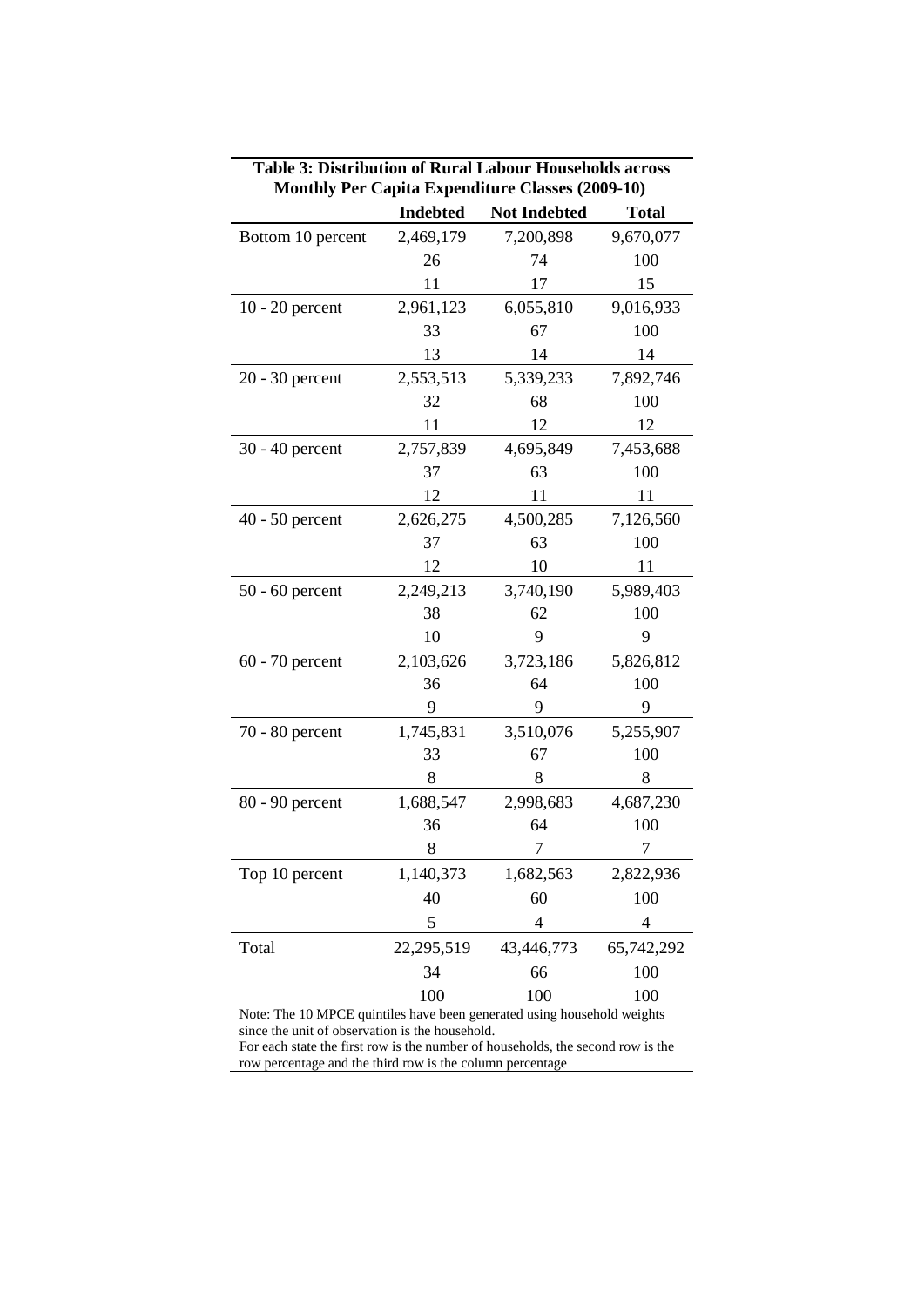|                             |       | (2009-10)             |                                                                |       |  |  |  |  |
|-----------------------------|-------|-----------------------|----------------------------------------------------------------|-------|--|--|--|--|
|                             |       | <b>All Households</b> |                                                                |       |  |  |  |  |
|                             |       |                       | <b>Formal Money Lender Other Non-institutional All Sources</b> |       |  |  |  |  |
| Scheduled Tribe             | 386   | 583                   | 833                                                            | 1802  |  |  |  |  |
| <b>Scheduled Caste</b>      | 1046  | 1928                  | 1753                                                           | 4727  |  |  |  |  |
| <b>Other Backward Class</b> | 2616  | 2406                  | 1690                                                           | 6712  |  |  |  |  |
| Others                      | 3855  | 1207                  | 2161                                                           | 7223  |  |  |  |  |
| All                         | 2025  | 1829                  | 1679                                                           | 5533  |  |  |  |  |
|                             |       |                       | <b>Indebted Households</b>                                     |       |  |  |  |  |
|                             |       |                       | <b>Formal Money Lender Other Non-institutional All Sources</b> |       |  |  |  |  |
| Scheduled Tribe             | 1413  | 2131                  | 3046                                                           | 6589  |  |  |  |  |
| <b>Scheduled Caste</b>      | 3025  | 5579                  | 5072                                                           | 13676 |  |  |  |  |
| <b>Other Backward Class</b> | 7762  | 7139                  | 5012                                                           | 19913 |  |  |  |  |
| Others                      | 10088 | 3158                  | 5655                                                           | 18901 |  |  |  |  |
| All                         | 5970  | 5394                  | 4950                                                           | 16314 |  |  |  |  |
|                             |       |                       |                                                                |       |  |  |  |  |

**Table 4: Average Outstanding Debt (Rs) by Social Groups and Source of Borrowing (2009-10)**

Source: Author's Calculations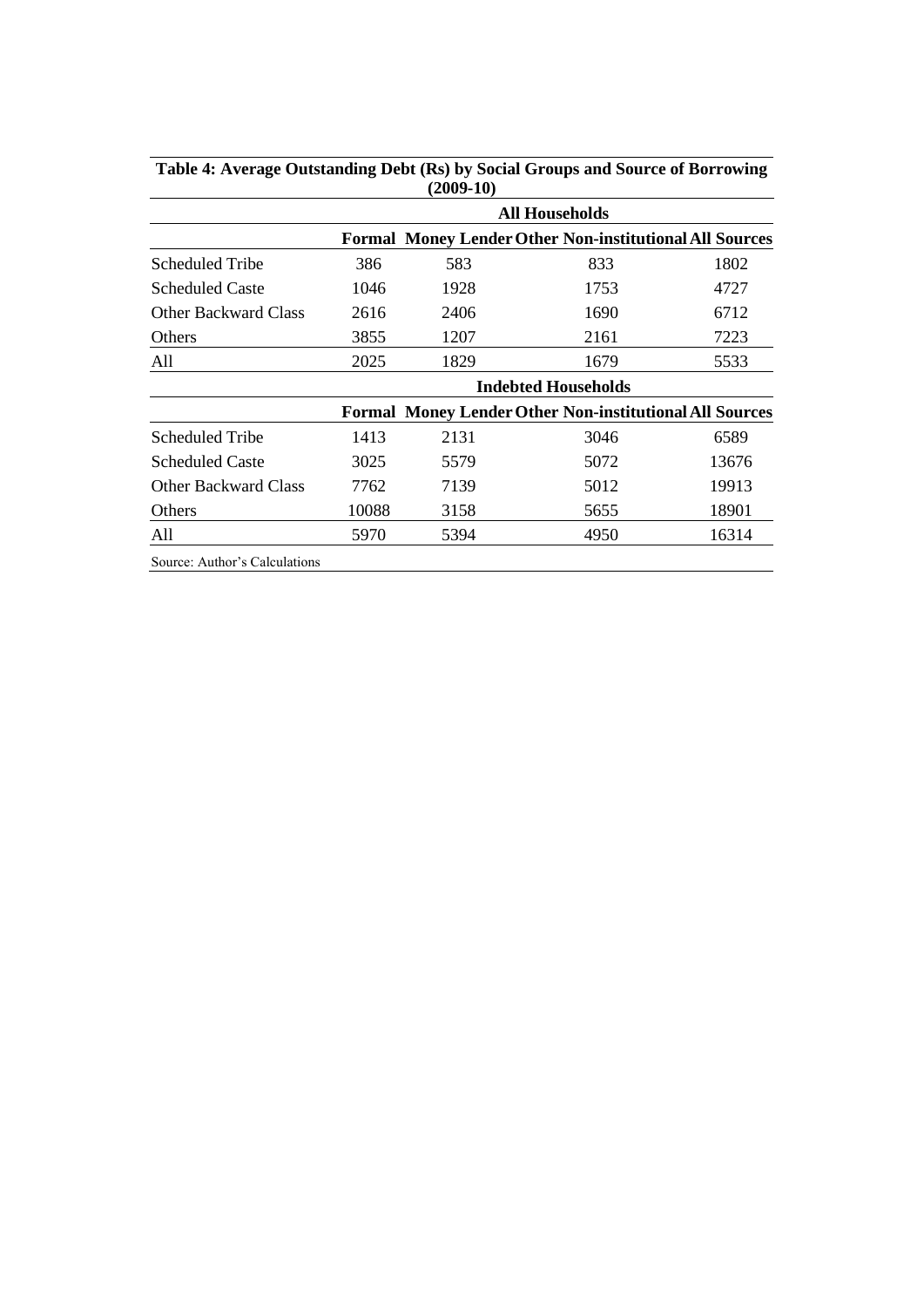| Table 5: Distribution of Rural Labour Households across States (2009-10) |                  |                  |                  |  |  |  |  |
|--------------------------------------------------------------------------|------------------|------------------|------------------|--|--|--|--|
|                                                                          | Not Indebted     | Indebted         | Total            |  |  |  |  |
| Jammu & Kashmir                                                          | 107,477          | 110,319          | 217,796          |  |  |  |  |
|                                                                          | 49.35            | 50.65            | 100              |  |  |  |  |
|                                                                          | 0.25             | 0.49             | 0.33             |  |  |  |  |
| Himachal Pradesh                                                         | 314,980          | 57,068           | 372,048          |  |  |  |  |
|                                                                          | 84.66            | 15.34            | 100              |  |  |  |  |
|                                                                          | 0.72             | 0.26             | 0.57             |  |  |  |  |
| Punjab                                                                   | 767,586          | 535,663          | 1,303,249        |  |  |  |  |
|                                                                          | 58.9             | 41.1             | 100              |  |  |  |  |
|                                                                          | 1.77             | 2.4              | 1.98             |  |  |  |  |
| Chandigarh                                                               | 12,111           | 9,366            | 21,477           |  |  |  |  |
|                                                                          | 56.39            | 43.61            | 100              |  |  |  |  |
|                                                                          | 0.03             | 0.04             | 0.03             |  |  |  |  |
| Uttaranchal                                                              | 198,723          | 127,445          | 326,168          |  |  |  |  |
|                                                                          | 60.93            | 39.07            | 100              |  |  |  |  |
|                                                                          | 0.46             | 0.57             | 0.5              |  |  |  |  |
| Haryana                                                                  | 639,477          | 311,504          | 950,981          |  |  |  |  |
|                                                                          | 67.24            | 32.76            | 100              |  |  |  |  |
|                                                                          | 1.47             | 1.4              | 1.45             |  |  |  |  |
| Delhi                                                                    | 30,217           | 29,765           | 59,982           |  |  |  |  |
|                                                                          | 50.38            | 49.62            | 100              |  |  |  |  |
|                                                                          | 0.07             | 0.13             | 0.09             |  |  |  |  |
| Rajasthan                                                                | 1,632,586        | 791,881          | 2,424,467        |  |  |  |  |
|                                                                          | 67.34            | 32.66            | 100              |  |  |  |  |
|                                                                          | 3.76             | 3.55             | 3.69             |  |  |  |  |
| <b>Uttar Pradesh</b>                                                     | 5,806,386        | 1,633,447        | 7,439,833        |  |  |  |  |
|                                                                          | 78.04            | 21.96            | 100              |  |  |  |  |
|                                                                          | 13.36            | 7.33             | 11.32            |  |  |  |  |
| Bihar                                                                    | 4,794,606        | 1,179,170        | 5,973,776        |  |  |  |  |
|                                                                          | 80.26            | 19.74            | 100              |  |  |  |  |
|                                                                          | 11.04            | 5.29             | 9.09             |  |  |  |  |
| Sikkim                                                                   | 18,805           | 11,171           | 29,976           |  |  |  |  |
|                                                                          | 62.73            | 37.27            | 100              |  |  |  |  |
|                                                                          | 0.04             | 0.05             | 0.05             |  |  |  |  |
| Arunachal Pradesh                                                        | 4,017            | 728              | 4,745            |  |  |  |  |
|                                                                          | 84.66            | 15.34            | 100              |  |  |  |  |
|                                                                          | 0.01             | $\boldsymbol{0}$ | 0.01             |  |  |  |  |
| Nagaland                                                                 | 209              | 774              | 983              |  |  |  |  |
|                                                                          | 21.26            | 78.74            | 100              |  |  |  |  |
|                                                                          | $\boldsymbol{0}$ | $\boldsymbol{0}$ | $\boldsymbol{0}$ |  |  |  |  |
| Manipur                                                                  | 8,741            | 3,917            | 12,658           |  |  |  |  |
|                                                                          | 69.06            | 30.94            | 100              |  |  |  |  |
|                                                                          | 0.02             | 0.02             | 0.02             |  |  |  |  |
| Mizoram                                                                  | 4,496            | 2,209            | 6,705            |  |  |  |  |
|                                                                          | 67.05            | 32.95            | 100              |  |  |  |  |
|                                                                          | 0.01             | 0.01             | 0.01             |  |  |  |  |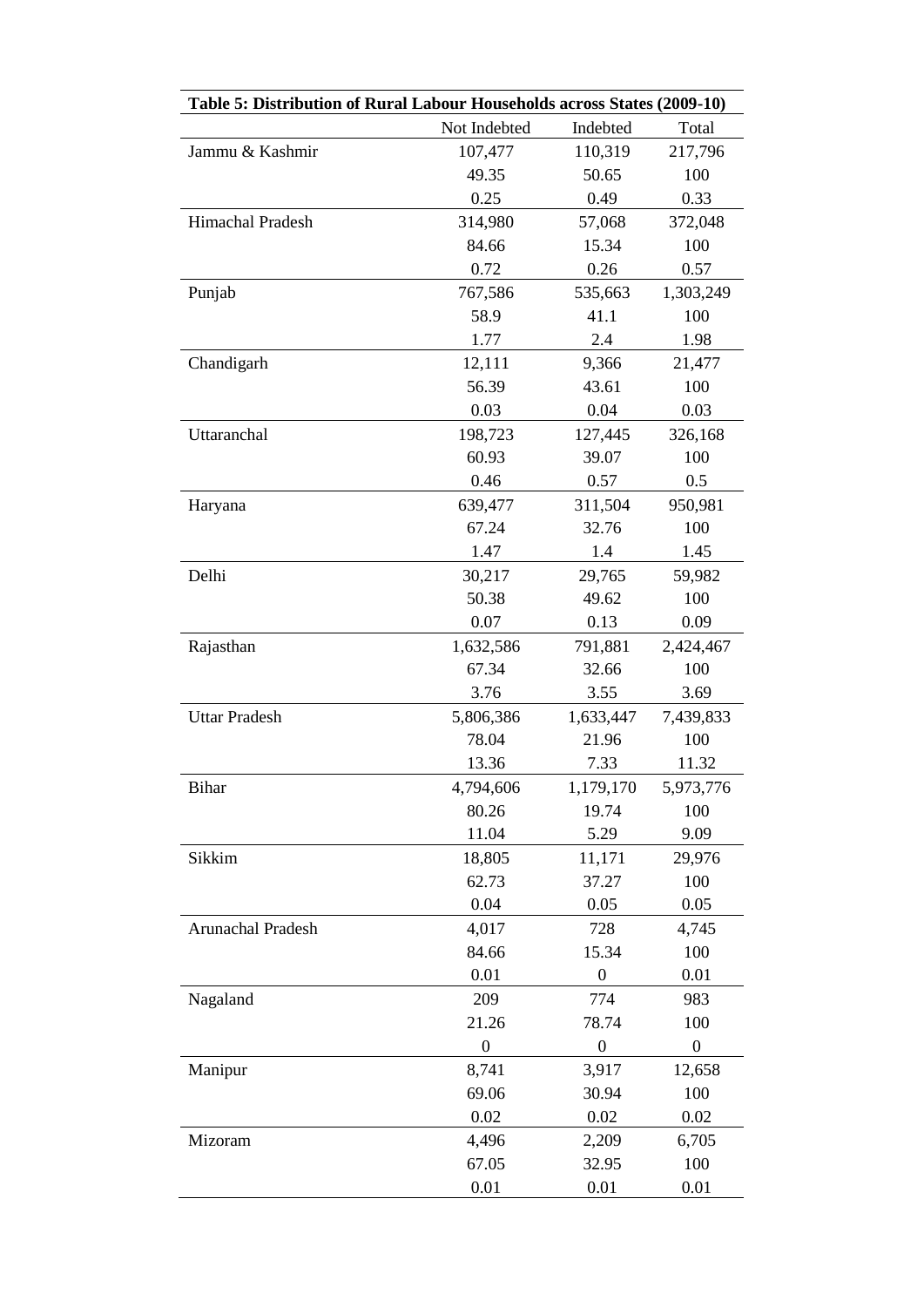| Table 5: Distribution of Rural Labour Households across States (2009-10) |              |                  |           |  |  |  |  |
|--------------------------------------------------------------------------|--------------|------------------|-----------|--|--|--|--|
|                                                                          | Not Indebted | Indebted         | Total     |  |  |  |  |
| Tripura                                                                  | 217,784      | 46,573           | 264,357   |  |  |  |  |
|                                                                          | 82.38        | 17.62            | 100       |  |  |  |  |
|                                                                          | 0.5          | 0.21             | 0.4       |  |  |  |  |
| Meghalaya                                                                | 105,271      | 9,050            | 114,321   |  |  |  |  |
|                                                                          | 92.08        | 7.92             | 100       |  |  |  |  |
|                                                                          | 0.24         | 0.04             | 0.17      |  |  |  |  |
| Assam                                                                    | 512,826      | 602,579          | 1,115,405 |  |  |  |  |
|                                                                          | 45.98        | 54.02            | 100       |  |  |  |  |
|                                                                          | 1.18         | 2.7              | 1.7       |  |  |  |  |
| West Bengal                                                              | 3,712,424    | 3,167,047        | 6,879,471 |  |  |  |  |
|                                                                          | 53.96        | 46.04            | 100       |  |  |  |  |
|                                                                          | 8.54         | 14.2             | 10.46     |  |  |  |  |
| Jharkhand                                                                | 1,202,026    | 166,653          | 1,368,679 |  |  |  |  |
|                                                                          | 87.82        | 12.18            | 100       |  |  |  |  |
|                                                                          | 2.77         | 0.75             | 2.08      |  |  |  |  |
| Orissa                                                                   | 1,885,602    | 777,267          | 2,662,869 |  |  |  |  |
|                                                                          | 70.81        | 29.19            | 100       |  |  |  |  |
|                                                                          | 4.34         | 3.49             | 4.05      |  |  |  |  |
| Chattisgarh                                                              | 1,890,615    | 334,865          | 2,225,480 |  |  |  |  |
|                                                                          | 84.95        | 15.05            | 100       |  |  |  |  |
|                                                                          | 4.35         | 1.5              | 3.39      |  |  |  |  |
| Madhya Pradesh                                                           | 3,476,558    | 886,385          | 4,362,943 |  |  |  |  |
|                                                                          | 79.68        | 20.32            | 100       |  |  |  |  |
|                                                                          | 8            | 3.98             | 6.64      |  |  |  |  |
| Gujarat                                                                  | 1,614,013    | 1,091,326        | 2,705,339 |  |  |  |  |
|                                                                          | 59.66        | 40.34            | 100       |  |  |  |  |
|                                                                          | 3.71         | 4.89             | 4.12      |  |  |  |  |
| Daman & Diu                                                              | 8,986        | 3,201            | 12,187    |  |  |  |  |
|                                                                          | 73.73        | 26.27            | 100       |  |  |  |  |
|                                                                          | 0.02         | 0.01             | 0.02      |  |  |  |  |
| Dadra & Nagar Haveli                                                     | 16,503       | 699              | 17,202    |  |  |  |  |
|                                                                          | 95.94        | 4.06             | 100       |  |  |  |  |
|                                                                          | 0.04         | $\boldsymbol{0}$ | 0.03      |  |  |  |  |
| Maharashtra                                                              | 4,282,672    | 1,276,092        | 5,558,764 |  |  |  |  |
|                                                                          | 77.04        | 22.96            | 100       |  |  |  |  |
|                                                                          | 9.86         | 5.72             | 8.46      |  |  |  |  |
| Andhra Pradesh                                                           | 3,468,342    | 3,880,370        | 7,348,712 |  |  |  |  |
|                                                                          | 47.2         | 52.8             | 100       |  |  |  |  |
|                                                                          | 7.98         | 17.4             | 11.18     |  |  |  |  |
| Karnataka                                                                | 2,144,462    | 1,543,070        | 3,687,532 |  |  |  |  |
|                                                                          | 58.15        | 41.85            | 100       |  |  |  |  |
|                                                                          | 4.94         | 6.92             | 5.61      |  |  |  |  |
| Goa                                                                      | 39,693       | 900              | 40,593    |  |  |  |  |
|                                                                          | 97.78        | 2.22             | 100       |  |  |  |  |
|                                                                          | 0.09         | $\boldsymbol{0}$ | 0.06      |  |  |  |  |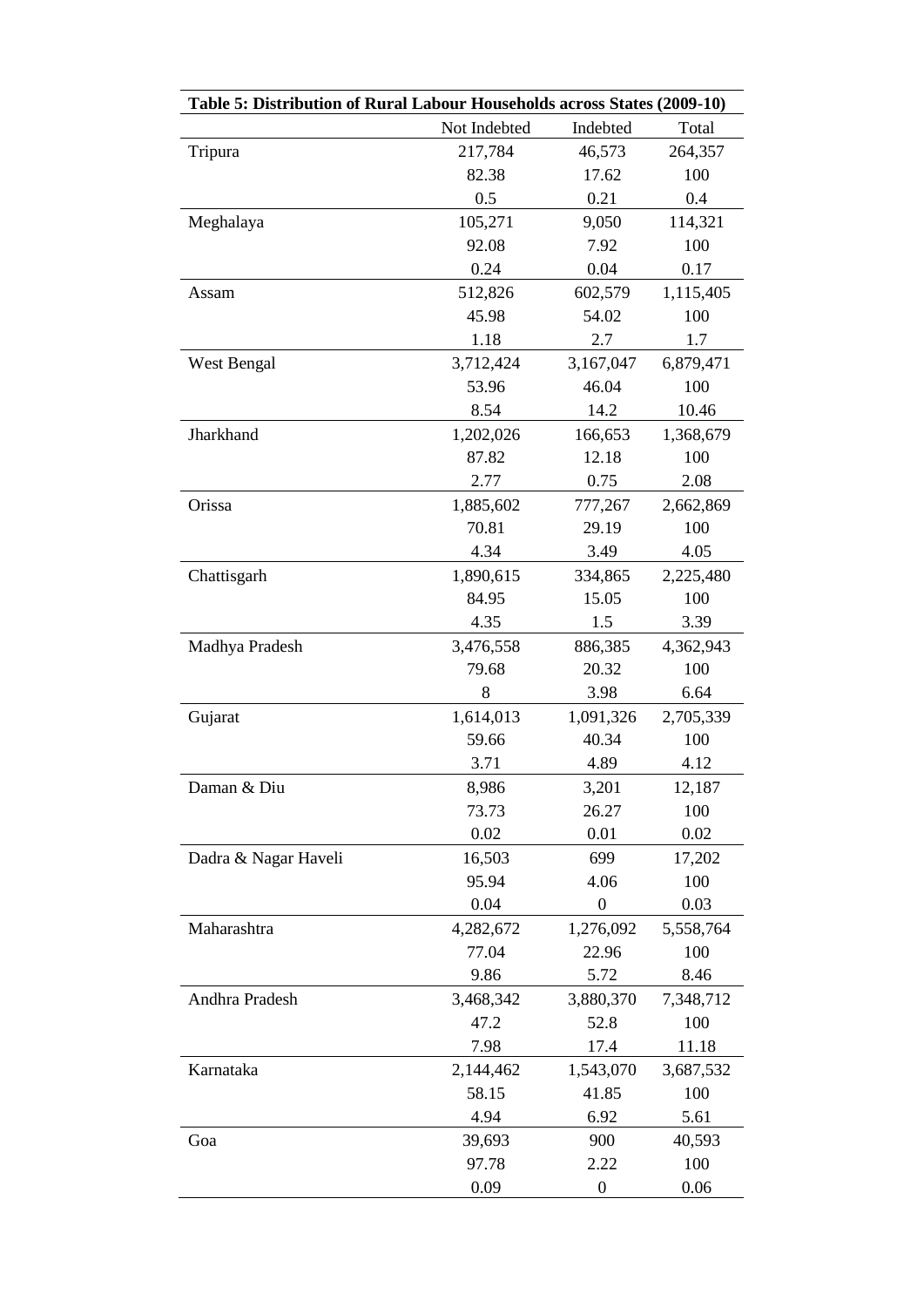| Table 5: Distribution of Rural Labour Households across States (2009-10)                      |              |            |            |  |  |  |  |
|-----------------------------------------------------------------------------------------------|--------------|------------|------------|--|--|--|--|
|                                                                                               | Not Indebted | Indebted   | Total      |  |  |  |  |
| Lakshadweep                                                                                   | 794          | 822        | 1,616      |  |  |  |  |
|                                                                                               | 49.13        | 50.87      | 100        |  |  |  |  |
|                                                                                               | $\theta$     | 0          | 0          |  |  |  |  |
| Kerala                                                                                        | 1,080,826    | 1,367,783  | 2,448,609  |  |  |  |  |
|                                                                                               | 44.14        | 55.86      | 100        |  |  |  |  |
|                                                                                               | 2.49         | 6.13       | 3.72       |  |  |  |  |
| Tamil Nadu                                                                                    | 3,422,823    | 2,289,444  | 5,712,267  |  |  |  |  |
|                                                                                               | 59.92        | 40.08      | 100        |  |  |  |  |
|                                                                                               | 7.88         | 10.27      | 8.69       |  |  |  |  |
| Pondicherry                                                                                   | 16,669       | 37,653     | 54,322     |  |  |  |  |
|                                                                                               | 30.69        | 69.31      | 100        |  |  |  |  |
|                                                                                               | 0.04         | 0.17       | 0.08       |  |  |  |  |
| Andaman & Nicobar Islands                                                                     | 7,467        | 9,313      | 16,780     |  |  |  |  |
|                                                                                               | 44.5         | 55.5       | 100        |  |  |  |  |
|                                                                                               | 0.02         | 0.04       | 0.03       |  |  |  |  |
| Total                                                                                         | 43,446,773   | 22,295,519 | 65,742,292 |  |  |  |  |
|                                                                                               | 66.09        | 33.91      | 100        |  |  |  |  |
|                                                                                               | 100          | 100        | 100        |  |  |  |  |
| Note: For each state the first row is the number of non-indebted and indebted households, the |              |            |            |  |  |  |  |
| second row is the row percentage and the third row is the column percentage                   |              |            |            |  |  |  |  |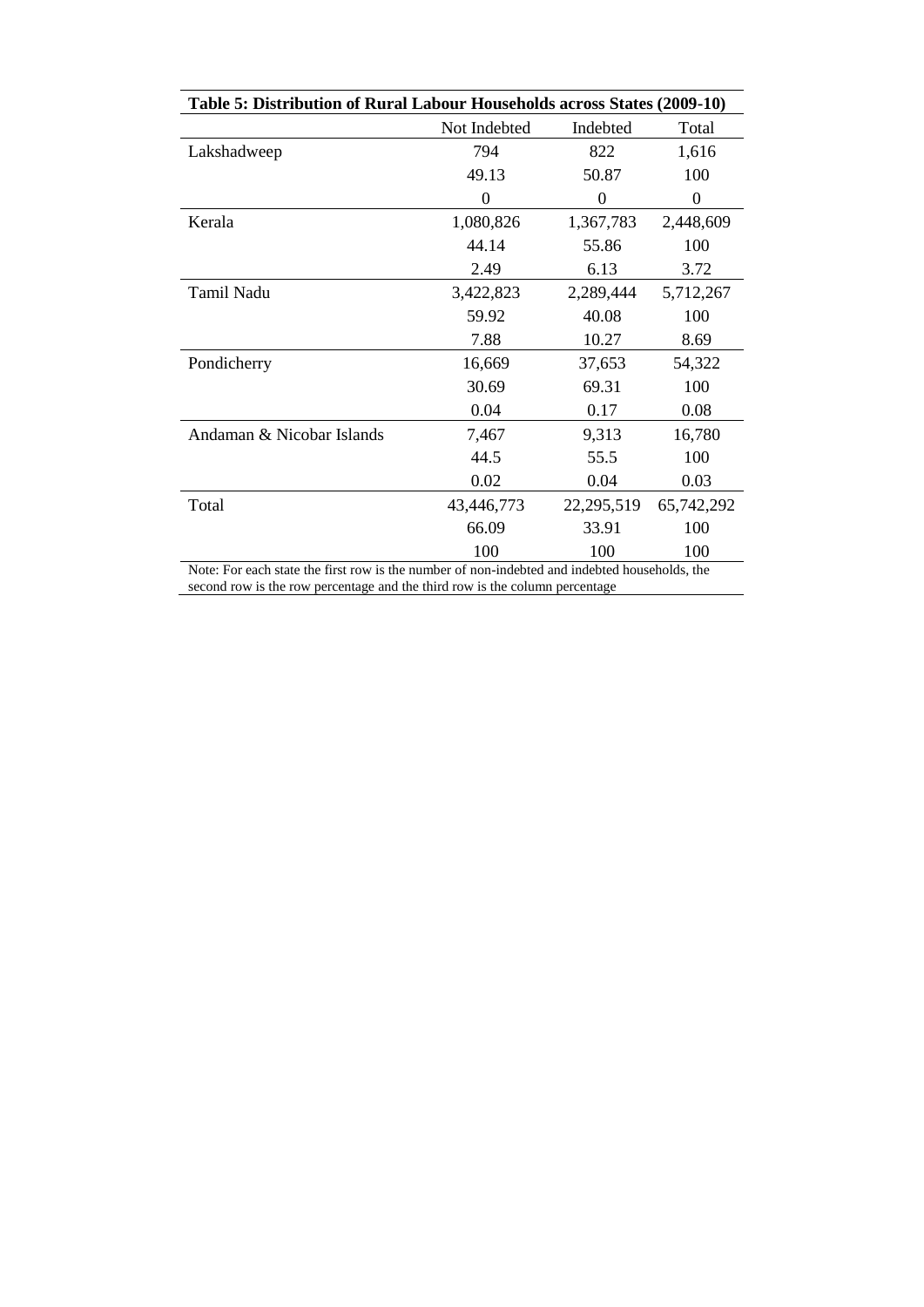| Table 6: Volume of Outstanding Debt by Source of Borrowing(Rs Crores) |          |          |  |  |  |  |
|-----------------------------------------------------------------------|----------|----------|--|--|--|--|
|                                                                       | 2004-05  | 2009-10  |  |  |  |  |
| Government                                                            | 846.81   | 573.42   |  |  |  |  |
| Cooperative Society                                                   | 2477.83  | 4950.12  |  |  |  |  |
| Bank                                                                  | 4403.38  | 7787.52  |  |  |  |  |
| <b>Institutional Sources</b>                                          | 7728.02  | 13311.06 |  |  |  |  |
| Employer / Landlord                                                   | 1431.75  | 2568.06  |  |  |  |  |
| Agricultural / Professional Money Lender                              | 11827.00 | 12025.99 |  |  |  |  |
| Shopkeeper / Trader                                                   | 1620.43  | 1460.59  |  |  |  |  |
| Relatives / Friends                                                   | 3416.26  | 5970.26  |  |  |  |  |
| <b>Others</b>                                                         | 711.47   | 1036.40  |  |  |  |  |
| <b>Non-Institutional Sources</b>                                      | 19006.91 | 23061.3  |  |  |  |  |
| <b>Total</b>                                                          | 26734.93 | 36372.38 |  |  |  |  |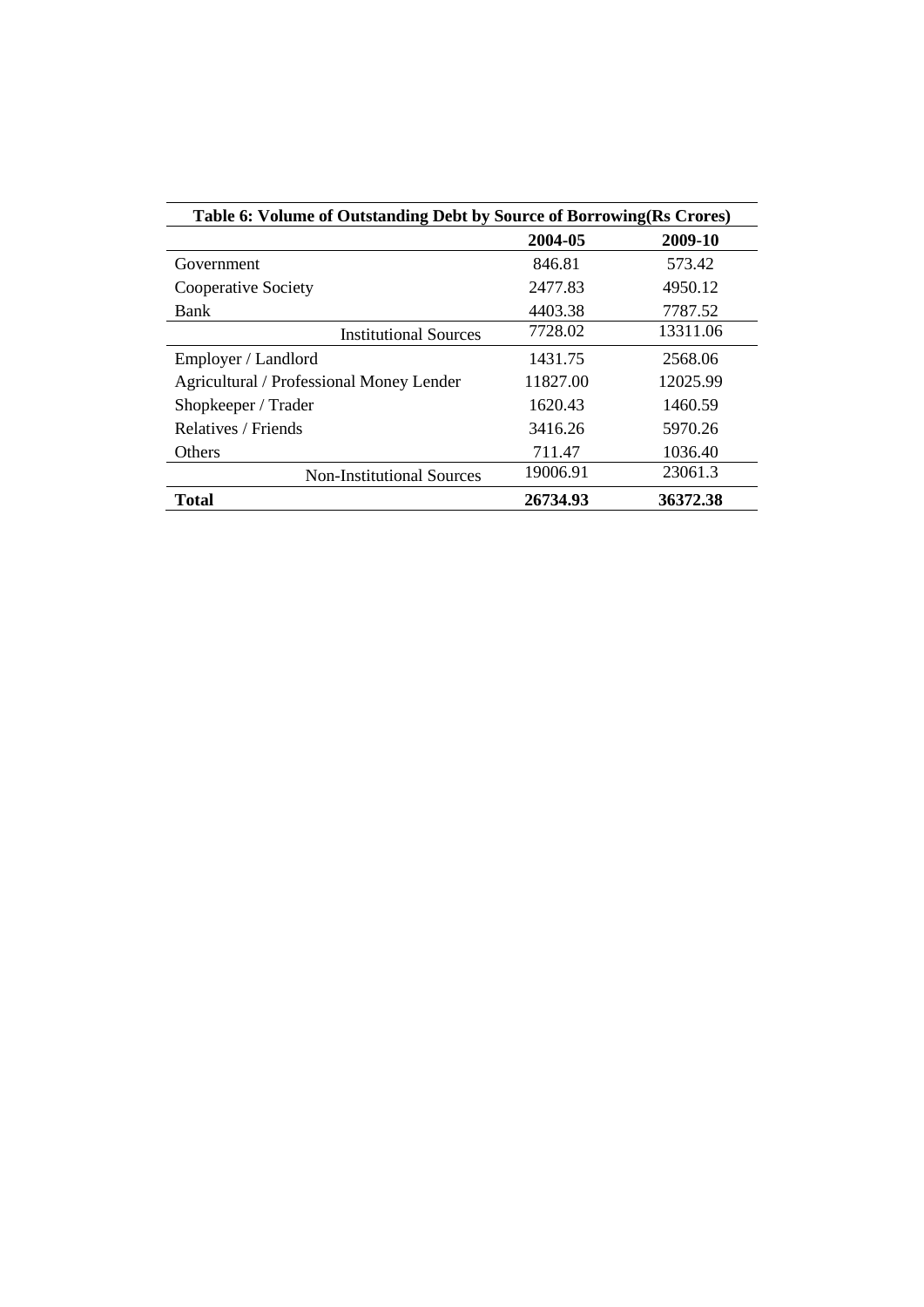| <b>Table 7: Share of Various Sources in Outstanding Debt</b>                 |             |                    |             |                |  |  |  |
|------------------------------------------------------------------------------|-------------|--------------------|-------------|----------------|--|--|--|
|                                                                              | 1993-<br>94 | 1999-<br>$\bf{00}$ | 2004-<br>05 | 2009-<br>10    |  |  |  |
| Government                                                                   | 8.3         | 5.4                | 3.2         | 1.6            |  |  |  |
| Cooperative Society                                                          | 7.9         | 13.1               | 9.3         | 13.6           |  |  |  |
| Bank                                                                         | 18.9        | 17.2               | 16.5        | 21.4           |  |  |  |
| <b>Institutional Sources</b>                                                 | 35.1        | 35.7               | 29          | 36.6           |  |  |  |
| Employer / Landlord                                                          | 11.4        | 6.9                | 5.3         | 7.1            |  |  |  |
| Agricultural / Professional Money Lender                                     | 27.6        | 31.7               | 44.2        | 33.1           |  |  |  |
| Shopkeeper / Trader                                                          | 7.3         | 7.1                | 6           | $\overline{4}$ |  |  |  |
| Relatives / Friends                                                          | 12.4        | 15.1               | 12.8        | 16.4           |  |  |  |
| Others                                                                       | 6.2         | 3.5                | 2.7         | 2.9            |  |  |  |
| <b>Non-Institutional Sources</b>                                             | 64.9        | 64.3               | 71          | 63.5           |  |  |  |
| <b>Total</b>                                                                 | 100         | 100                | 100         | 100            |  |  |  |
| Source: For the year 1993-94, 1999-00 and 2004-05 (Government of India 2010) |             |                    |             |                |  |  |  |

For the year 2009-10 author's calculations from unit level data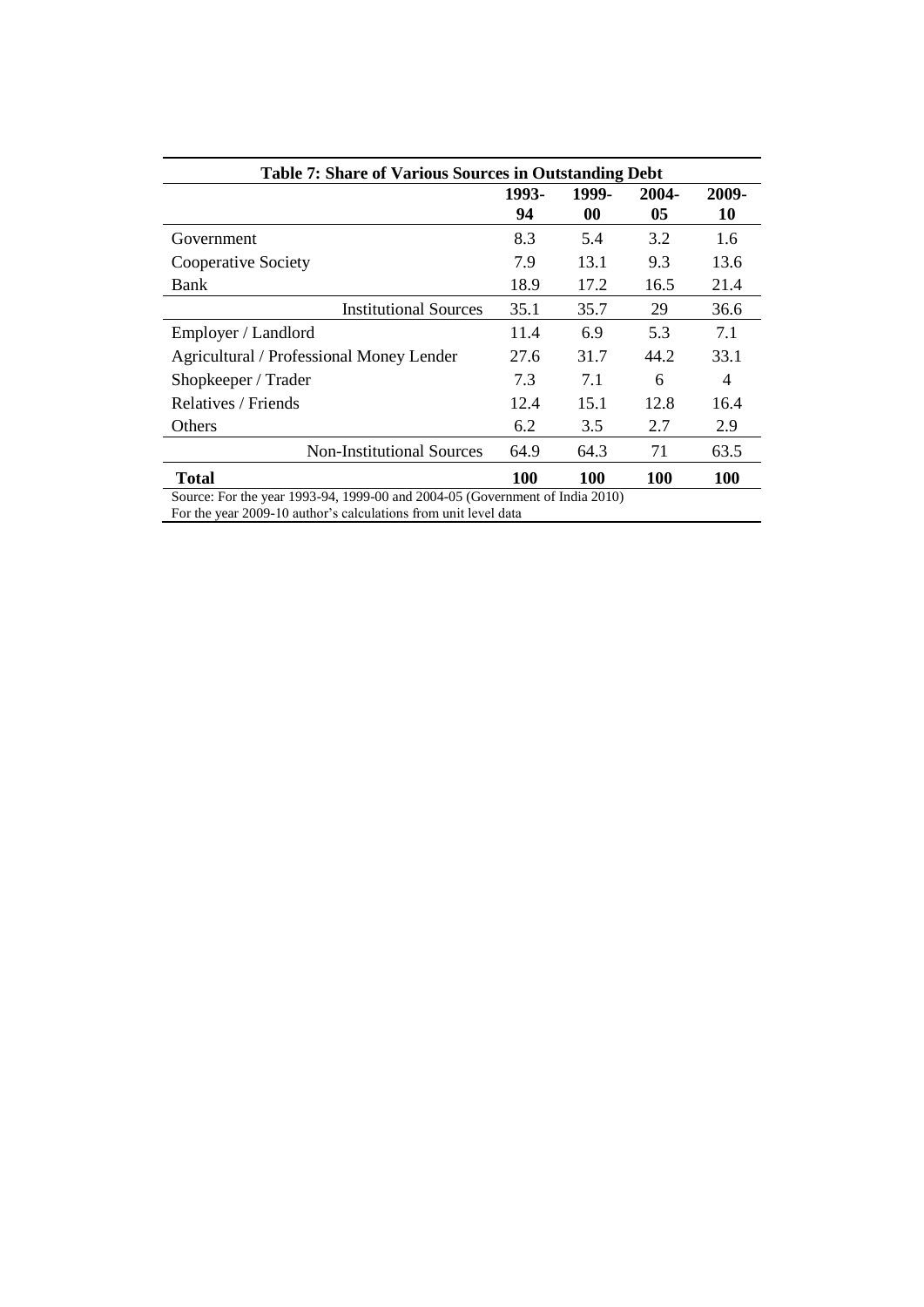| Table 6. I creditage Distribution of Debt by Source of Debt among intebleu Kural Labour Households<br>with and without Cultivated Land |            |            |          |            |            |      |  |  |
|----------------------------------------------------------------------------------------------------------------------------------------|------------|------------|----------|------------|------------|------|--|--|
|                                                                                                                                        |            | 2004-05    |          | 2009-10    |            |      |  |  |
|                                                                                                                                        | Without    | With       | All      | Without    | With       | All  |  |  |
|                                                                                                                                        | Cultivated | Cultivated |          | Cultivated | Cultivated |      |  |  |
|                                                                                                                                        | Land       | Land       |          | Land       | Land       |      |  |  |
| Government                                                                                                                             | 2.8        | 3.6        | 3.1      | 1.5        | 1.7        | 1.6  |  |  |
| Cooperative Societies                                                                                                                  | 5.7        | 13.5       | 9.2      | 8.9        | 19         | 13.6 |  |  |
| Bank                                                                                                                                   | 12.1       | 21.6       | 16.5     | 15.6       | 28         | 21.4 |  |  |
| <b>Institutional Sources</b>                                                                                                           | 20.6       | 38.7       | 28.8     | 26         | 48.7       | 36.6 |  |  |
| Employer / Landlord                                                                                                                    | 6.6        | 3.9        | 5.4      | 8.9        | 4.9        | 7.1  |  |  |
| Agricultural / Professional                                                                                                            |            |            |          |            |            |      |  |  |
| Money Lender                                                                                                                           | 50.4       | 36.9       | 44.2     | 38.1       | 27.4       | 33.1 |  |  |
| Shopkeeper / Trader                                                                                                                    | 6.1        | 6.1        | 6.1      | 4.9        | 3          | 4    |  |  |
| Relatives / Friends                                                                                                                    | 13         | 12.6       | 12.8     | 18.5       | 14         | 16.4 |  |  |
| Others                                                                                                                                 | 3.3        | 1.8        | 2.7      | 3.6        | 1.9        | 2.9  |  |  |
| <b>Non-Institutional Sources</b>                                                                                                       | 79.4       | 61.3       | 71.2     | 74         | 51.2       | 63.5 |  |  |
| Total                                                                                                                                  | 100        | 100        | $10 + 0$ | 100        | 100        | 100  |  |  |

# **Table 8: Percentage Distribution of Debt by Source of Debt among Indebted Rural Labour Households**